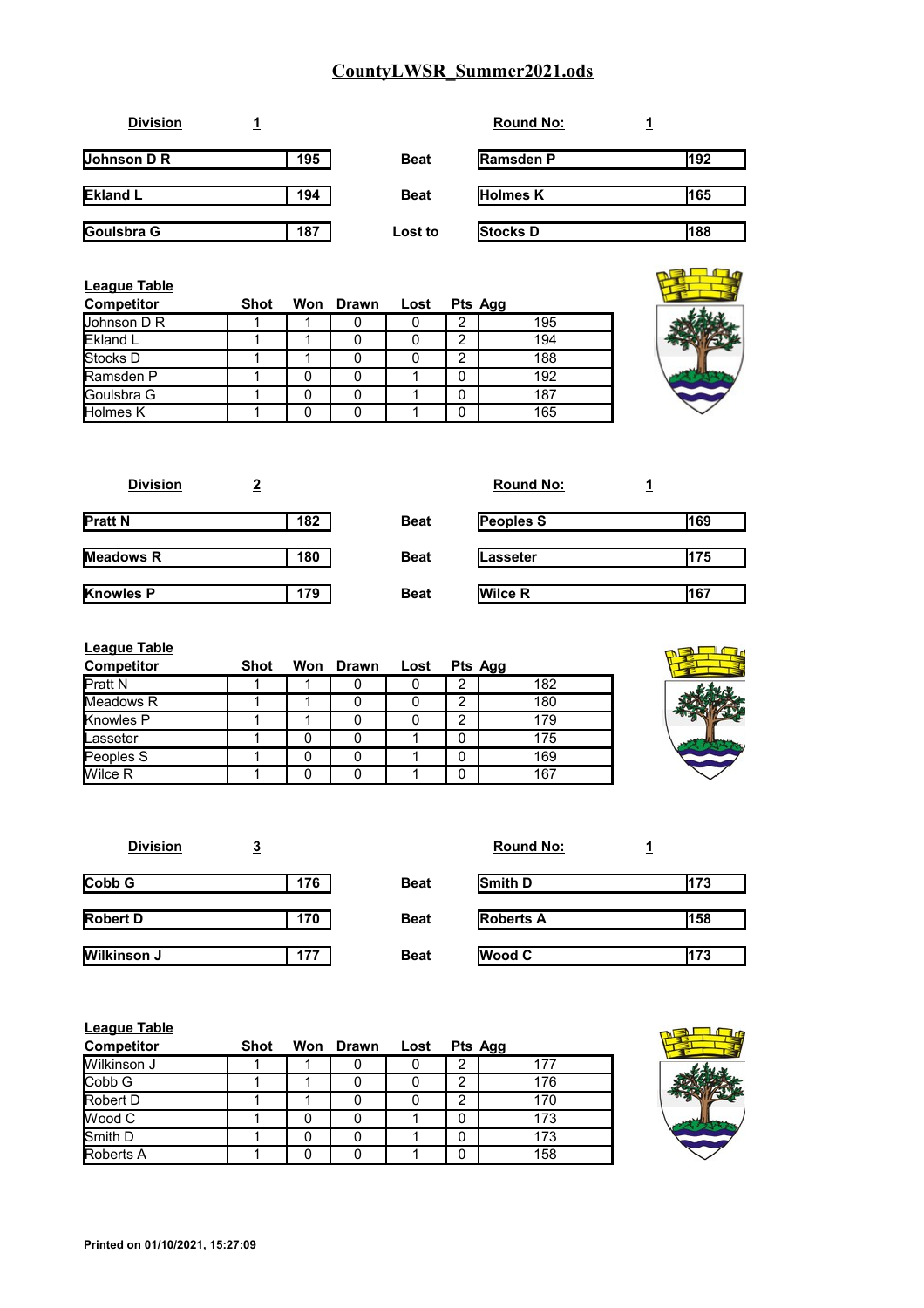| <b>Division</b>  | <u>4</u> |             | <b>Round No:</b>  |     |
|------------------|----------|-------------|-------------------|-----|
| <b>Webb K</b>    | 170      | <b>Beat</b> | <b>Bye</b>        |     |
| Payne R          | 141      | <b>Beat</b> | Love D            |     |
| <b>Hatcher E</b> | 150      | Lost to     | <b>Clements C</b> | 167 |

| <b>League Table</b><br><b>Competitor</b> | Shot |   | Won Drawn | Lost |   | Pts Agg |
|------------------------------------------|------|---|-----------|------|---|---------|
| Webb K                                   |      |   |           |      | າ | 170     |
| <b>Clements C</b>                        |      |   |           |      | ົ | 167     |
| Payne R                                  |      |   |           |      | റ | 141     |
| Hatcher E                                |      |   |           |      | 0 | 150     |
| Love D                                   |      | 0 |           |      | 0 |         |
| Bye                                      |      | 0 |           |      | 0 |         |

| <b>Division</b>  | 5 |             | <b>Round No:</b> |     |
|------------------|---|-------------|------------------|-----|
| Anderson C       |   | <b>Drew</b> | <b>Bye</b>       |     |
| <b>Bonsor N</b>  | o | <b>Drew</b> | Bve              |     |
| <b>Bonwick D</b> | o | Lost to     | Stokes T         | 125 |

| <b>League Table</b> |      |                |         |     |
|---------------------|------|----------------|---------|-----|
| <b>Competitor</b>   | Shot | Won Drawn Lost | Pts Agg |     |
| Stokes T            |      |                |         | 125 |
| <b>Bonsor N</b>     |      |                |         |     |
| Anderson C          |      |                |         |     |
| <b>Bye</b>          |      |                |         |     |
| Bonwick D           |      |                |         |     |
| <b>Bye</b>          |      |                |         |     |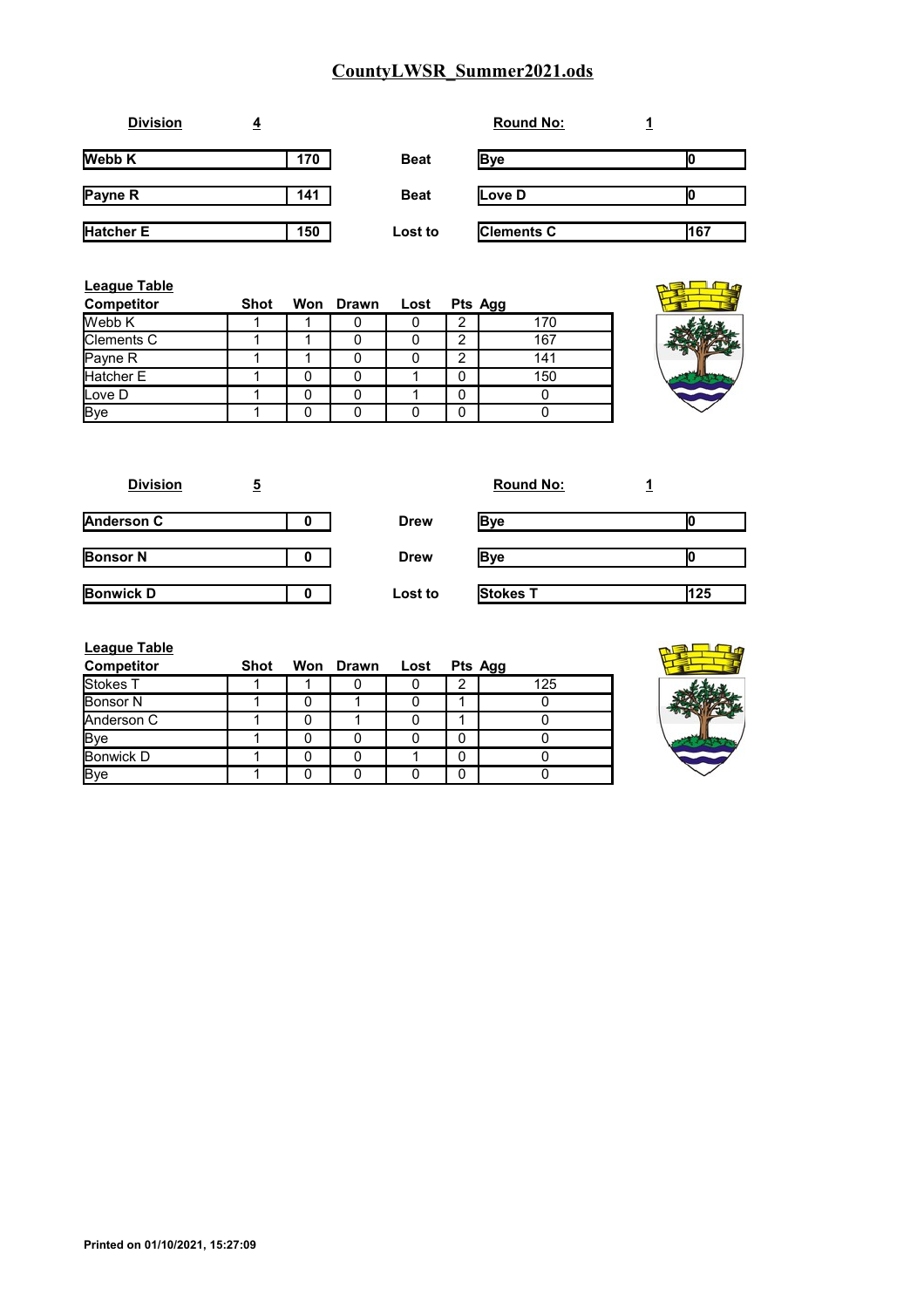| <b>Division</b>          |     |             | <b>Round No:</b> | $\overline{\mathbf{2}}$ |
|--------------------------|-----|-------------|------------------|-------------------------|
| Johnson D $\overline{R}$ | 192 | <b>Beat</b> | <b>Holmes K</b>  | 145                     |
| <b>Ekland L</b>          | 199 | <b>Beat</b> | Stocks D         | 192                     |
| Goulsbra G               | 193 | <b>Beat</b> | <b>Ramsden P</b> | 190                     |

| <b>League Table</b> |      |           |      |   |         |    |
|---------------------|------|-----------|------|---|---------|----|
| <b>Competitor</b>   | Shot | Won Drawn | Lost |   | Pts Agg |    |
| Ekland L            |      |           |      |   | 393     |    |
| Johnson D R         |      |           |      |   | 387     | ÷, |
| Stocks D            |      |           |      | ◠ | 380     |    |
| Goulsbra G          |      |           |      | ◠ | 380     |    |
| Ramsden P           |      |           |      |   | 382     |    |
| <b>Holmes K</b>     |      |           |      |   | 310     |    |

| <b>Division</b>  |     |             | <b>Round No:</b> |     |
|------------------|-----|-------------|------------------|-----|
| <b>Pratt N</b>   | 181 | <b>Beat</b> | lLasseter        | 178 |
| Meadows R        | 179 | <b>Beat</b> | <b>Wilce R</b>   | 176 |
| <b>Knowles P</b> | 169 | Lost to     | <b>Peoples S</b> | 172 |

| <b>League Table</b> |             |   |           |      |   |         |
|---------------------|-------------|---|-----------|------|---|---------|
| <b>Competitor</b>   | <b>Shot</b> |   | Won Drawn | Lost |   | Pts Agg |
| <b>IPratt N</b>     |             |   |           |      | 4 | 363     |
| <b>IMeadows R</b>   |             | ົ |           |      | 4 | 359     |
| Knowles P           | ⌒           |   |           |      | 2 | 348     |
| Peoples S           | ⌒           |   |           |      | າ | 341     |
| Lasseter            |             |   |           | 2    | 0 | 353     |
| Wilce R             | ◠           |   |           | 2    | 0 | 343     |

| <b>Division</b>    | <u>3</u> |             | <b>Round No:</b> | <u>2</u> |
|--------------------|----------|-------------|------------------|----------|
| Cobb G             | 176      | <b>Beat</b> | <b>Roberts A</b> | 164      |
| <b>Robert D</b>    | 179      | <b>Beat</b> | <b>Wood C</b>    | 169      |
| <b>Wilkinson J</b> | 178      | Lost to     | Smith D          | 182      |

| <b>League Table</b> |             |     |       |      |   |         |  |
|---------------------|-------------|-----|-------|------|---|---------|--|
| <b>Competitor</b>   | <b>Shot</b> | Won | Drawn | Lost |   | Pts Agg |  |
| Cobb G              |             | າ   |       |      | 4 | 352     |  |
| <b>Robert D</b>     |             | າ   |       |      | 4 | 349     |  |
| Wilkinson J         |             |     |       |      | っ | 355     |  |
| Smith D             |             |     |       |      | ◠ | 355     |  |
| <b>IWood C</b>      |             |     |       | ◠    | 0 | 342     |  |
| Roberts A           |             |     |       | ⌒    | 0 | 322     |  |



mal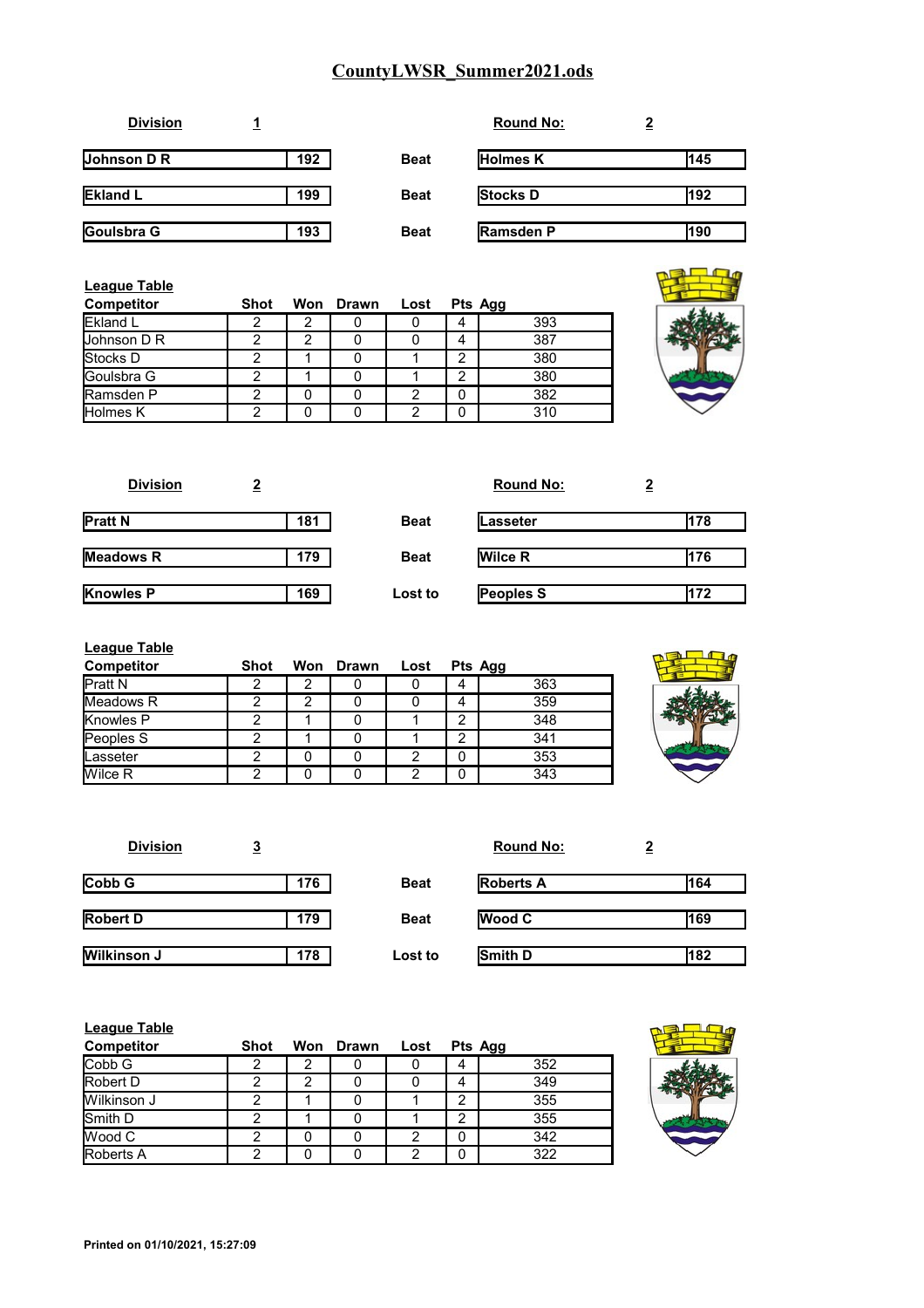| <b>Division</b>  | 4   |             | <b>Round No:</b>  | 2   |
|------------------|-----|-------------|-------------------|-----|
| <b>Webb K</b>    | 146 | <b>Beat</b> | Love D            |     |
| <b>Payne R</b>   | 150 | Lost to     | <b>Clements C</b> | 169 |
| <b>Hatcher E</b> | 156 | <b>Beat</b> | <b>Bye</b>        |     |

| League Table<br><b>Competitor</b> | <b>Shot</b> | Won Drawn | Lost |   | Pts Agg |
|-----------------------------------|-------------|-----------|------|---|---------|
| Clements C                        |             |           |      | 4 | 336     |
| Webb K                            |             |           |      | 4 | 316     |
| Hatcher E                         | ◠           |           |      | ◠ | 306     |
| Payne R                           |             |           |      | າ | 291     |
| Love D                            | ◠           |           |      | 0 |         |
| <b>Bye</b>                        |             |           |      |   |         |



| <b>Division</b>   | 5 |             | <b>Round No:</b> |     |
|-------------------|---|-------------|------------------|-----|
| <b>Anderson C</b> | O | <b>Drew</b> | Bye              |     |
| <b>Bonsor N</b>   | 0 | Lost to     | <b>Stokes T</b>  | 164 |
| <b>Bonwick D</b>  |   | <b>Drew</b> | Bve              |     |

| <b>League Table</b><br><b>Competitor</b> | Shot |   | Won Drawn Lost | Pts Agg |     |
|------------------------------------------|------|---|----------------|---------|-----|
| Stokes T                                 |      | 2 |                |         | 289 |
| Anderson C                               |      |   | っ              | ◠       |     |
| <b>Bonsor N</b>                          | າ    |   |                |         |     |
| Bonwick D                                | າ    |   |                |         |     |
| <b>Bye</b>                               | 2    |   |                | 0       |     |
| Bye                                      | າ    |   |                |         |     |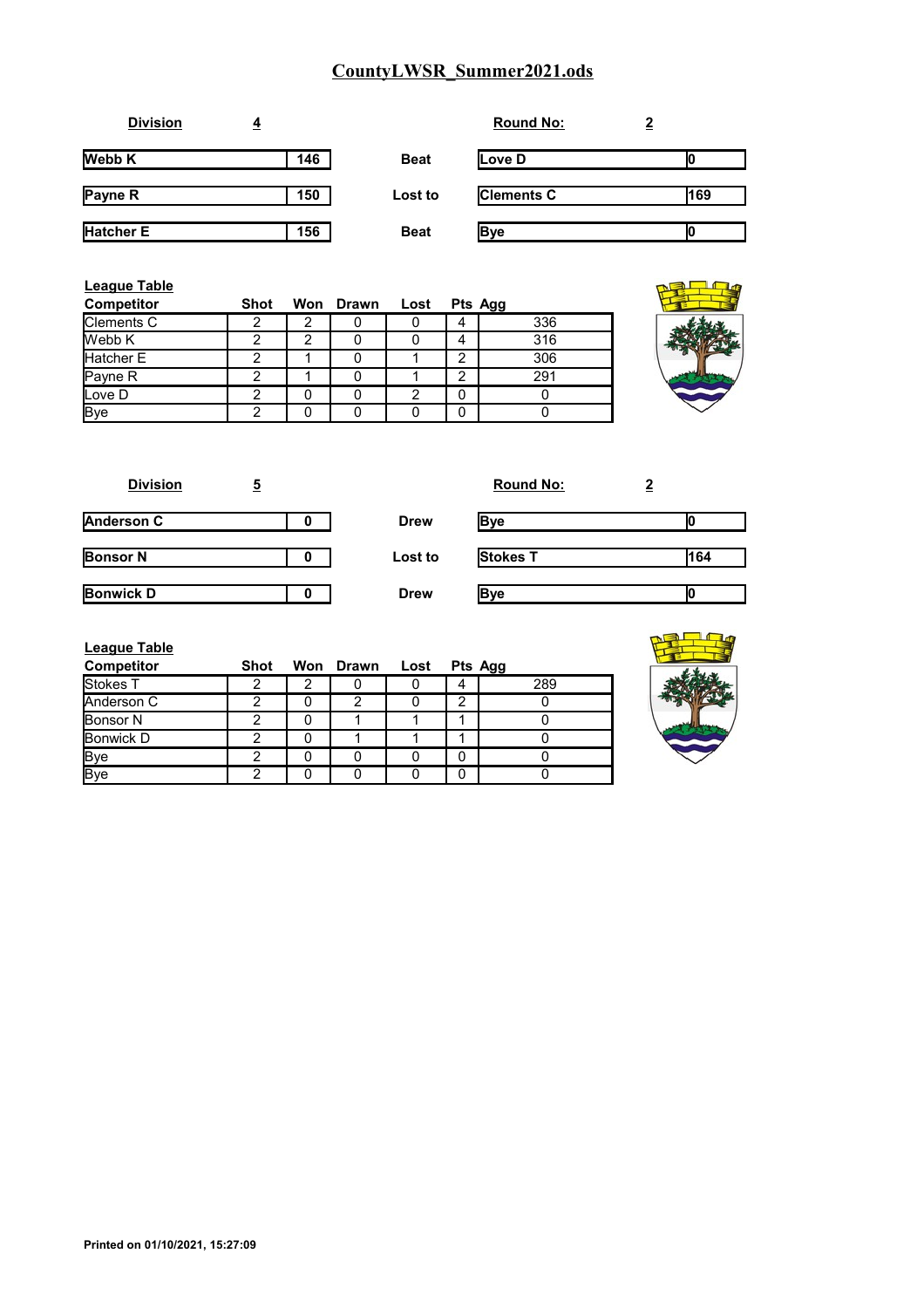| <b>Division</b>    |     |             | <b>Round No:</b> | <u>3</u> |
|--------------------|-----|-------------|------------------|----------|
| <b>Johnson D R</b> | 196 | <b>Beat</b> | <b>Stocks D</b>  | 192      |
| <b>Ekland L</b>    | 197 | <b>Beat</b> | Goulsbra G       | 188      |
| <b>Holmes K</b>    | 172 | Lost to     | <b>Ramsden P</b> | 189      |

| League Table<br><b>Competitor</b> | Shot |   | Won Drawn | Lost |                | Pts Agg |
|-----------------------------------|------|---|-----------|------|----------------|---------|
| <b>Ekland L</b>                   |      | 3 |           |      | 6              | 590     |
| <b>Johnson D R</b>                |      | 3 |           |      | 6              | 583     |
| <b>Stocks</b> D                   |      |   |           | 2    | 2              | 572     |
| Ramsden P                         |      |   |           | っ    | 2              | 571     |
| <b>IGoulsbra G</b>                |      |   |           |      | $\overline{2}$ | 568     |
| Holmes K                          |      |   |           | ◠    | 0              | 482     |

| <b>Division</b>  | 2   |         | <b>Round No:</b> | <u>3</u> |
|------------------|-----|---------|------------------|----------|
| <b>Pratt N</b>   | 177 | Lost to | <b>Wilce R</b>   | 184      |
| <b>Meadows R</b> | 181 | Lost to | <b>Knowles P</b> | 185      |
| Lasseter         | 172 | Lost to | Peoples S        | 174      |

| <b>League Table</b> |             |   |           |      |   |         |
|---------------------|-------------|---|-----------|------|---|---------|
| <b>Competitor</b>   | <b>Shot</b> |   | Won Drawn | Lost |   | Pts Agg |
| Meadows R           |             | 2 |           |      | 4 | 540     |
| <b>Pratt N</b>      | 3           | 2 |           |      | 4 | 540     |
| Knowles P           | っ           | 2 | 0         |      | 4 | 533     |
| Peoples S           | 3           | 2 |           |      | 4 | 515     |
| Wilce R             | 3           |   | 0         | 2    | 2 | 527     |
| Lasseter            | 3           |   |           | 3    | 0 | 525     |



| <b>Division</b>  | <u>3</u> |             | <b>Round No:</b>   | <u>3</u> |
|------------------|----------|-------------|--------------------|----------|
| Cobb G           | 180      | <b>Beat</b> | <b>Wood C</b>      | 170      |
| <b>Robert D</b>  | 180      | <b>Beat</b> | <b>Wilkinson J</b> | 168      |
| <b>Roberts A</b> | 164      | Lost to     | Smith D            | 178      |

| <b>League Table</b> |      |     |              |      |   |         |  |
|---------------------|------|-----|--------------|------|---|---------|--|
| <b>Competitor</b>   | Shot | Won | <b>Drawn</b> | Lost |   | Pts Agg |  |
| Cobb G              |      | 3   |              |      | 6 | 532     |  |
| <b>Robert D</b>     |      | 3   |              |      | 6 | 529     |  |
| Smith D             | ິ    | 2   |              |      | 4 | 533     |  |
| Wilkinson J         | ົ    |     |              |      | ◠ | 523     |  |
| <b>IWood C</b>      | 3    |     |              |      | 0 | 512     |  |
| <b>Roberts A</b>    | 3    |     |              |      | 0 | 486     |  |

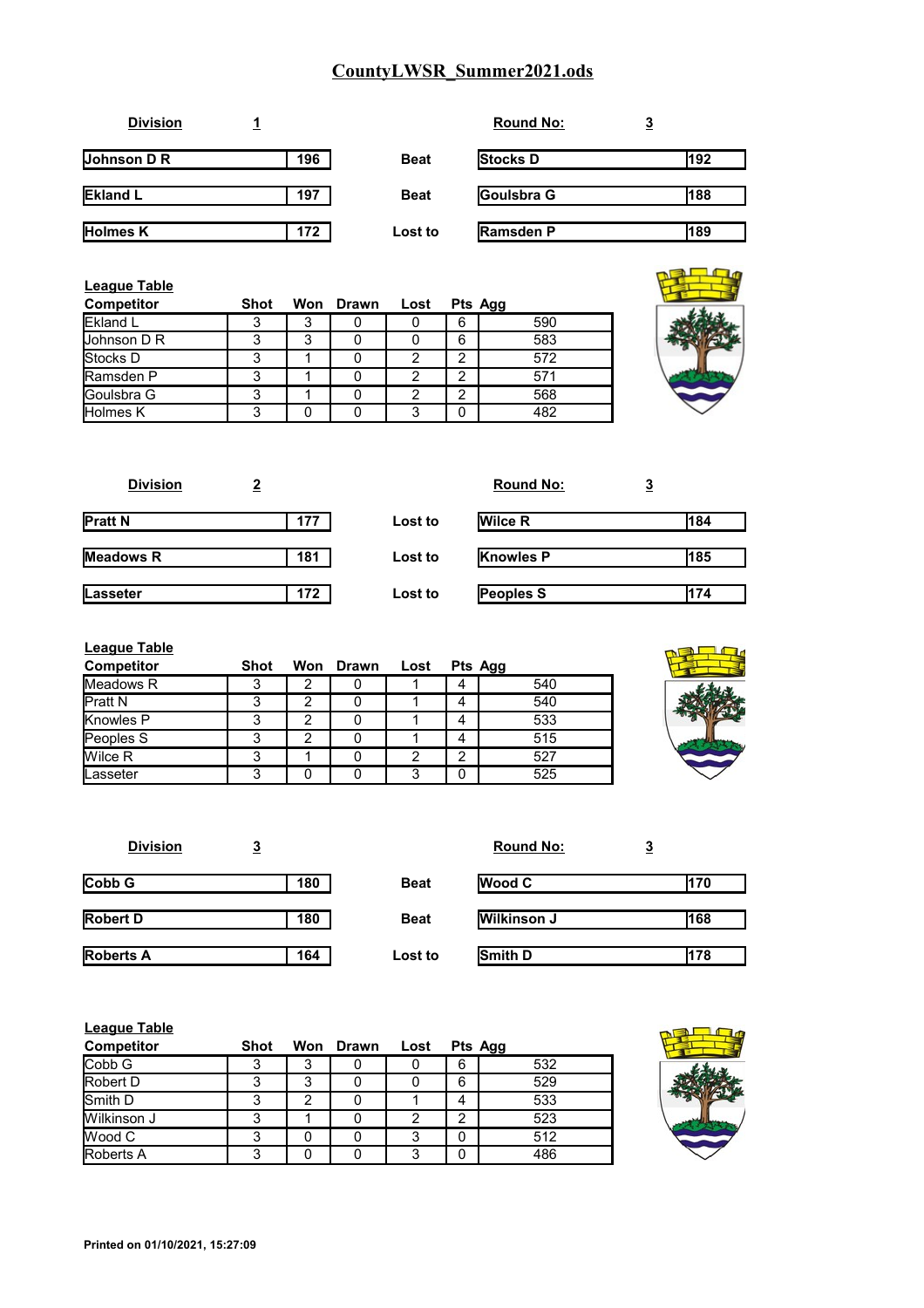| <b>Division</b> | 4   |             | <b>Round No:</b>  | <u>3</u> |
|-----------------|-----|-------------|-------------------|----------|
| <b>Webb K</b>   | 163 | Lost to     | <b>Clements C</b> | 172      |
| Payne R         | 157 | Lost to     | <b>Hatcher E</b>  | 161      |
| Love D          | 0   | <b>Drew</b> | <b>Bye</b>        | ιu       |

| League Table      |      |                |           |      |   |         |  |
|-------------------|------|----------------|-----------|------|---|---------|--|
| <b>Competitor</b> | Shot |                | Won Drawn | Lost |   | Pts Agg |  |
| Clements C        | ິ    | 3              |           |      | 6 | 508     |  |
| Webb K            | ◠    | 2              |           |      | 4 | 479     |  |
| Hatcher E         | ◠    | $\overline{2}$ |           |      | 4 | 467     |  |
| Payne R           |      |                |           | ⌒    | ◠ | 448     |  |
| Love D            | ິ    |                |           | 2    |   |         |  |
| <b>Bye</b>        | ◠    |                |           |      | 0 |         |  |

| <b>Division</b>   | 5 |             | <b>Round No:</b> | <u>3</u> |
|-------------------|---|-------------|------------------|----------|
| <b>Anderson C</b> |   | Lost to     | <b>Stokes T</b>  | 154      |
| <b>Bonsor N</b>   |   | <b>Drew</b> | <b>Bonwick D</b> |          |
| <b>Bye</b>        |   | <b>Drew</b> | <b>Bye</b>       |          |

| League Table      |             |        |           |      |   |         |
|-------------------|-------------|--------|-----------|------|---|---------|
| <b>Competitor</b> | <b>Shot</b> |        | Won Drawn | Lost |   | Pts Agg |
| Stokes T          | ◠           | ິ<br>د |           |      | 6 | 443     |
| <b>Bonsor N</b>   | っ           |        | ◠         |      | 2 |         |
| Bonwick D         | 3           |        | 2         |      | っ |         |
| Anderson C        | າ           |        | 2         |      | 2 |         |
| <b>Bye</b>        | 3           |        |           |      | 0 |         |
| <b>Bye</b>        | 3           |        |           |      |   |         |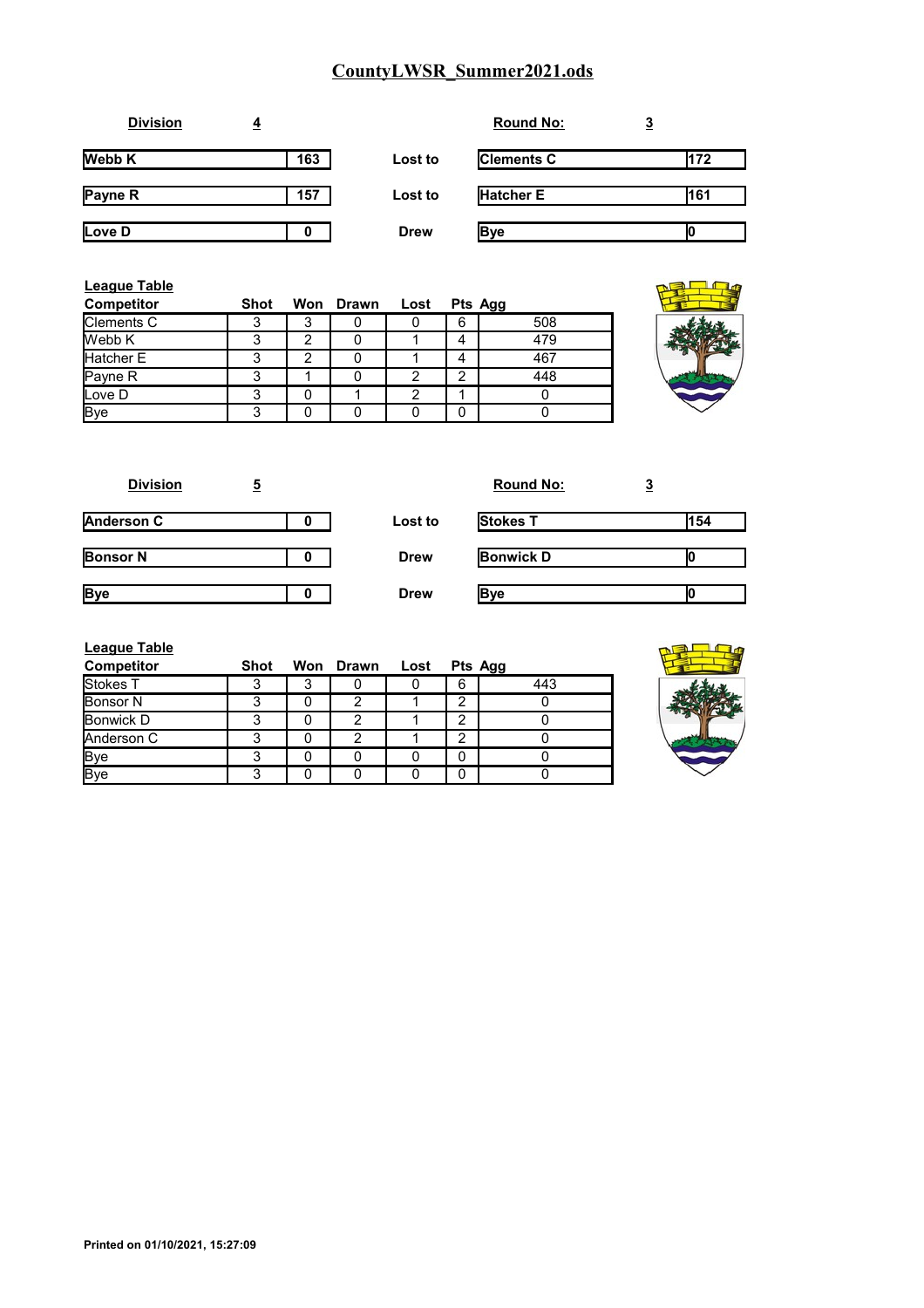| <b>Division</b>    |     |             | <b>Round No:</b> | <u>4</u> |
|--------------------|-----|-------------|------------------|----------|
| <b>Johnson D R</b> | 195 | <b>Beat</b> | Goulsbra G       | 189      |
| <b>Ekland L</b>    | 189 | <b>Beat</b> | <b>Ramsden P</b> | 186      |
| Stocks D           | 190 | <b>Beat</b> | Holmes K         | 158      |

| League Table<br><b>Competitor</b> | <b>Shot</b> |   | Won Drawn | Lost |   | Pts Agg |
|-----------------------------------|-------------|---|-----------|------|---|---------|
| <b>Ekland L</b>                   |             |   |           |      | 8 | 779     |
| Johnson D R                       |             |   |           |      | 8 | 778     |
| Stocks D                          |             | 2 |           | っ    | 4 | 762     |
| Ramsden P                         |             |   |           | ◠    | ◠ | 757     |
| Goulsbra G                        |             |   |           | ◠    | ◠ | 757     |
| Holmes K                          |             |   |           |      |   | 640     |

| <b>Division</b>  |     |             | <b>Round No:</b> | $\overline{4}$ |
|------------------|-----|-------------|------------------|----------------|
| <b>Pratt N</b>   | 182 | <b>Drew</b> | <b>Knowles P</b> | 182            |
| <b>Meadows R</b> | 183 | <b>Beat</b> | <b>Peoples S</b> | 173            |
| <b>Wilce R</b>   | 177 | Lost to     | Lasseter         | 182            |

| <b>League Table</b> |      |   |           |      |                |     |
|---------------------|------|---|-----------|------|----------------|-----|
| <b>Competitor</b>   | Shot |   | Won Drawn | Lost | Pts Agg        |     |
| Meadows R           |      | 3 |           |      | 6              | 723 |
| Pratt N             | 4    | 2 |           |      | 5              | 722 |
| Knowles P           |      | 2 |           |      | 5              | 715 |
| Peoples S           | 4    | 2 |           | 2    | 4              | 688 |
| lLasseter           | 4    |   |           | 3    | $\overline{2}$ | 707 |
| Wilce R             |      |   |           |      | っ              | 704 |



| <b>Division</b> | <u>3</u> |             | <b>Round No:</b>   | $\overline{4}$ |
|-----------------|----------|-------------|--------------------|----------------|
| Cobb G          | 175      | <b>Beat</b> | <b>Wilkinson J</b> | 172            |
| Robert D        | 175      | Lost to     | Smith D            | 179            |
| Wood C          | 173      | Lost to     | <b>Roberts A</b>   | 177            |

| <b>League Table</b> |      |     |              |      |        |         |    |
|---------------------|------|-----|--------------|------|--------|---------|----|
| <b>Competitor</b>   | Shot | Won | <b>Drawn</b> | Lost |        | Pts Agg |    |
| Cobb G              |      |     |              |      | 8      | 707     |    |
| Smith D             |      | 3   |              |      | 6      | 712     |    |
| <b>Robert D</b>     |      | 3   |              |      | 6      | 704     | ٣ì |
| Wilkinson J         |      |     |              |      | $\sim$ | 695     |    |
| <b>Roberts A</b>    |      |     |              |      | ◠      | 663     |    |
| lWood C             |      |     |              |      |        | 685     |    |

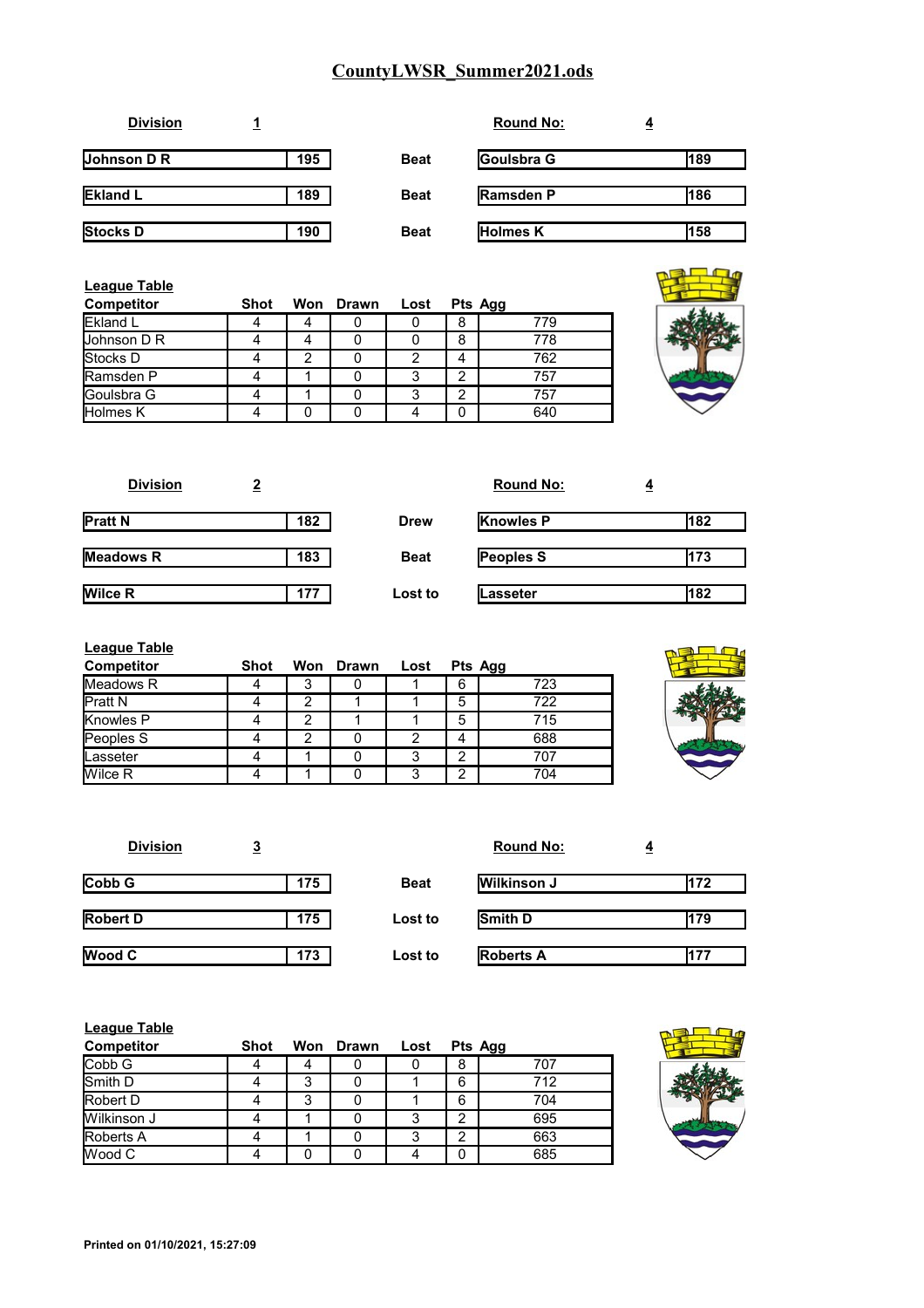| <b>Division</b>   | ₹   |             | <b>Round No:</b> |     |
|-------------------|-----|-------------|------------------|-----|
| <b>Webb K</b>     | 169 | <b>Beat</b> | <b>Hatcher E</b> | 160 |
| Payne R           | 151 | <b>Beat</b> | <b>B</b> ve      |     |
| <b>Clements C</b> | 166 | <b>Beat</b> | Love D           |     |

| League Table<br><b>Competitor</b> | Shot |   | Won Drawn Lost |   |   | Pts Agg |  |
|-----------------------------------|------|---|----------------|---|---|---------|--|
| Clements C                        |      | 4 |                |   | 8 | 674     |  |
| Webb K                            |      | 3 |                |   | 6 | 648     |  |
| Hatcher E                         |      | 2 |                |   | 4 | 627     |  |
| Payne R                           |      | 2 |                |   | 4 | 599     |  |
| Love D                            |      |   |                | 3 |   |         |  |
| <b>Bye</b>                        |      |   |                |   | 0 |         |  |



| <b>Division</b> | <u>5</u> |             | <b>Round No:</b> | $\overline{4}$ |
|-----------------|----------|-------------|------------------|----------------|
| Anderson C      |          | <b>Drew</b> | <b>Bonwick D</b> |                |
| <b>Bonsor N</b> |          | <b>Drew</b> | <b>Bye</b>       |                |
| <b>Stokes T</b> | 146      | <b>Beat</b> | <b>B</b> ve      |                |

| League Table      |             |                |   |         |
|-------------------|-------------|----------------|---|---------|
| <b>Competitor</b> | <b>Shot</b> | Won Drawn Lost |   | Pts Agg |
| Stokes T          |             |                | 8 | 589     |
| <b>Bonsor N</b>   |             | 3              | 3 |         |
| <b>Bonwick D</b>  |             | 3              | 3 |         |
| Anderson C        |             | 3              | 3 |         |
|                   |             |                | 0 |         |
| Bye<br>Bye        |             |                | U |         |

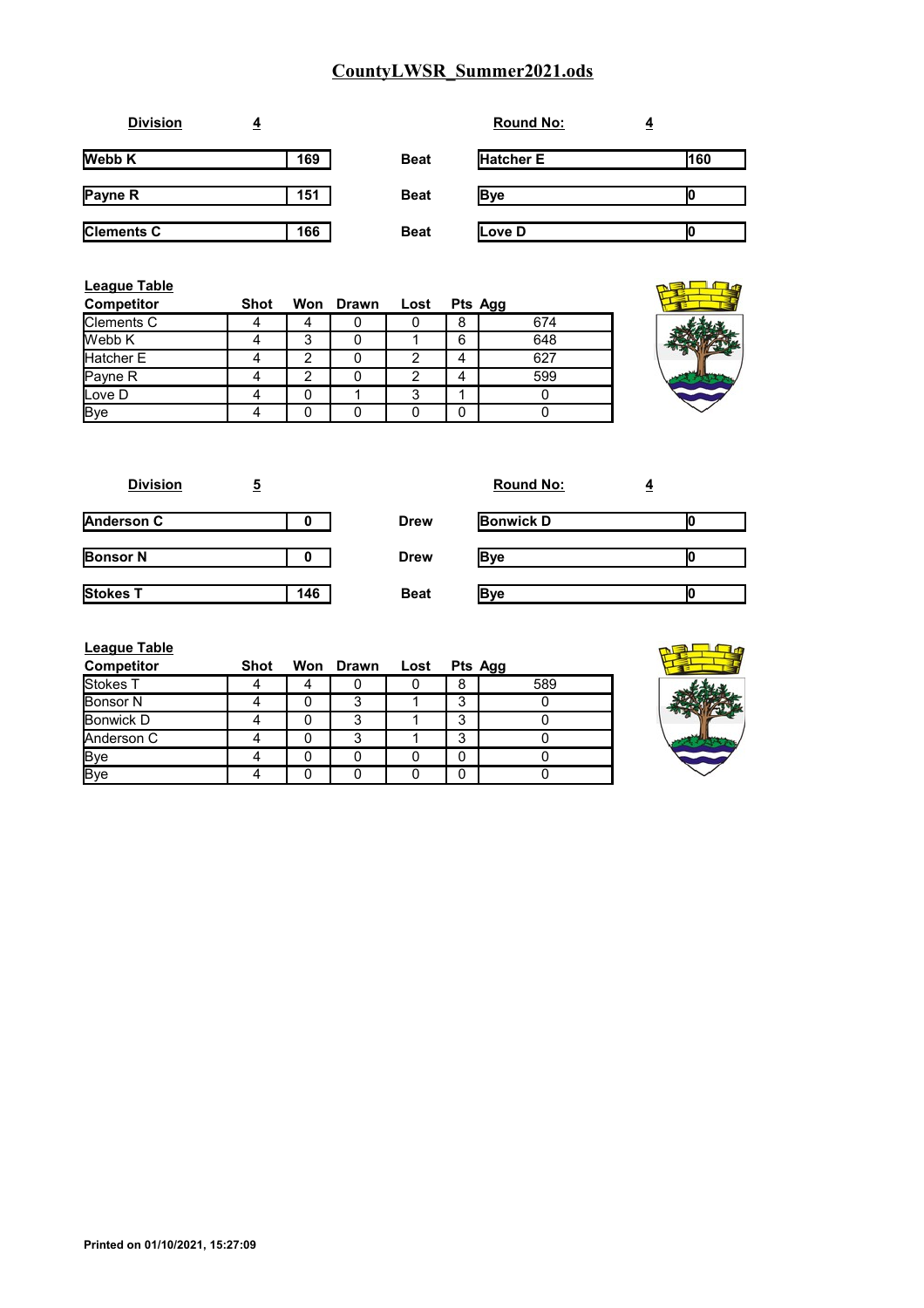| <b>Division</b> |     |             | <b>Round No:</b> | 5   |
|-----------------|-----|-------------|------------------|-----|
| Johnson D R     | 194 | Drew        | <b>Ekland L</b>  | 194 |
| Goulsbra G      | 195 | <b>Beat</b> | <b>Holmes K</b>  | 153 |
| <b>Stocks D</b> | 196 | <b>Beat</b> | <b>Ramsden P</b> | 187 |

| League Table<br><b>Competitor</b> | <b>Shot</b> |   | Won Drawn | Lost | Pts Agg |     |
|-----------------------------------|-------------|---|-----------|------|---------|-----|
| Ekland L                          | 5           | 4 |           |      | 9       | 973 |
| <b>Johnson D R</b>                |             | 4 |           |      | 9       | 972 |
| Stocks D                          |             | 3 |           |      | 6       | 958 |
| Goulsbra G                        |             | 2 |           | ິ    | 4       | 952 |
| Ramsden P                         | 5           |   |           |      | 2       | 944 |
| Holmes K                          |             |   |           | 5    | 0       | 793 |

| <b>Division</b>  | 2   |             | <b>Round No:</b> | 5   |
|------------------|-----|-------------|------------------|-----|
| <b>Pratt N</b>   | 190 | <b>Beat</b> | <b>Meadows R</b> | 172 |
| <b>Knowles P</b> | 179 | Lost to     | lLasseter        | 182 |
| <b>Wilce R</b>   | 169 | Lost to     | <b>Peoples S</b> | 172 |

| <b>League Table</b> |      |   |           |      |   |         |
|---------------------|------|---|-----------|------|---|---------|
| <b>Competitor</b>   | Shot |   | Won Drawn | Lost |   | Pts Agg |
| <b>Pratt N</b>      | 5    |   |           |      |   | 912     |
| Meadows R           | 5    | 3 |           | ◠    | 6 | 895     |
| Peoples S           | 5    | 3 |           |      | 6 | 860     |
| Knowles P           | 5    | っ |           |      | 5 | 894     |
| Lasseter            | 5    | ົ |           | ◠    | 4 | 889     |
| Wilce R             | 5    |   |           |      | ◠ | 873     |



| <b>Division</b>    | <u>3</u> |             | <b>Round No:</b> | 5   |
|--------------------|----------|-------------|------------------|-----|
| Cobb G             | 184      | <b>Beat</b> | <b>Robert D</b>  | 177 |
| <b>Wilkinson J</b> | 178      | <b>Beat</b> | <b>Roberts A</b> | 174 |
| Wood C             | 161      | Lost to     | Smith D          | 180 |

| <b>League Table</b> |      |     |              |      |                |         |  |
|---------------------|------|-----|--------------|------|----------------|---------|--|
| <b>Competitor</b>   | Shot | Won | <b>Drawn</b> | Lost |                | Pts Agg |  |
| Cobb G              | 5    | 5   |              |      | 10             | 891     |  |
| Smith D             | 5    | 4   |              |      | 8              | 892     |  |
| <b>Robert D</b>     | 5    | 3   |              | າ    | 6              | 881     |  |
| Wilkinson J         | 5    | າ   |              | 3    | 4              | 873     |  |
| <b>Roberts A</b>    | 5    |     |              |      | $\overline{2}$ | 837     |  |
| lWood C             | 5    |     |              | 5    | 0              | 846     |  |

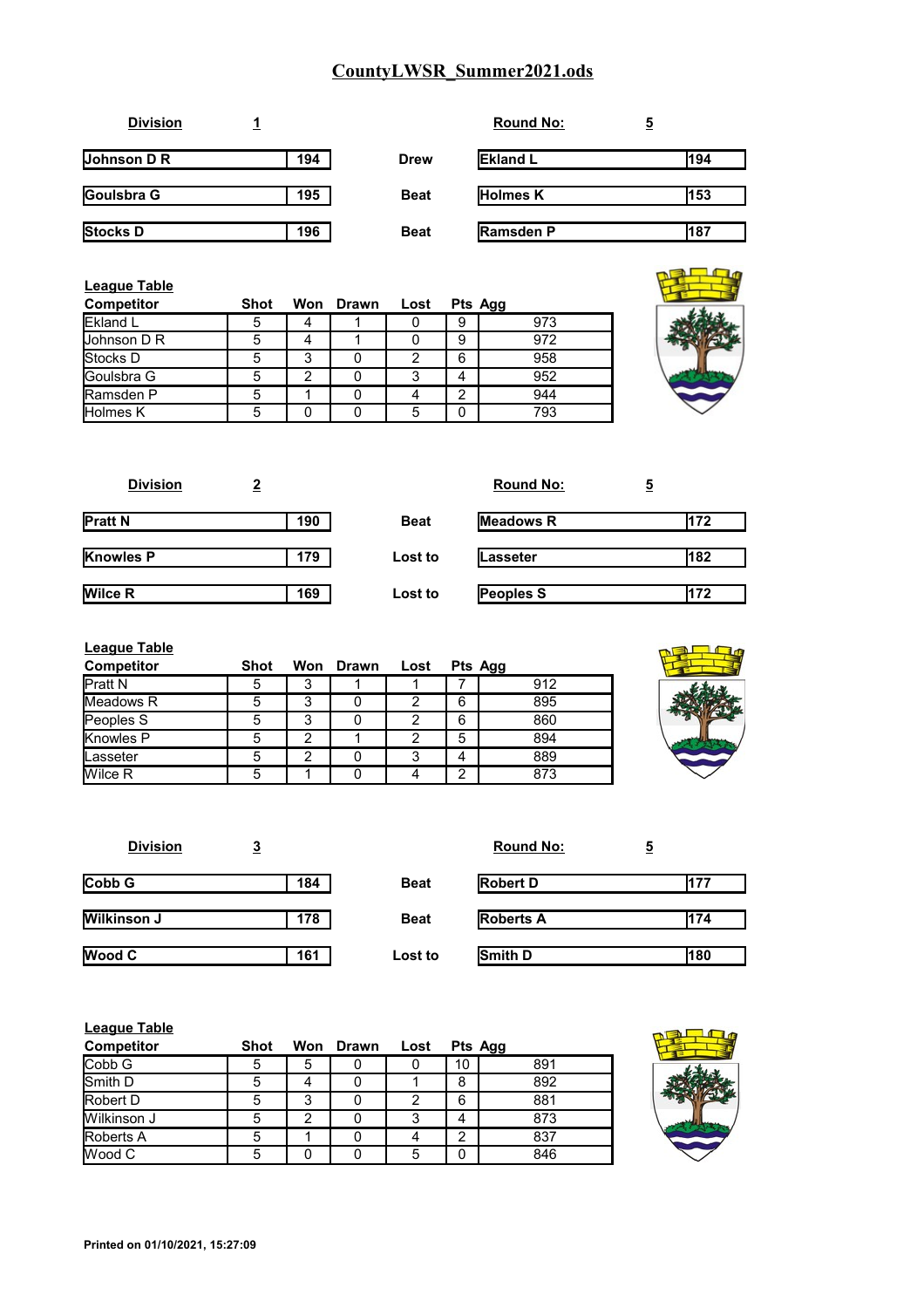| <b>Division</b>   | $\overline{4}$ |             | <b>Round No:</b> | <u>5</u> |
|-------------------|----------------|-------------|------------------|----------|
| <b>Webb K</b>     | 161            | <b>Beat</b> | Payne R          | 153      |
| <b>Hatcher E</b>  | 171            | <b>Beat</b> | Love D           |          |
| <b>Clements C</b> | 170            | <b>Beat</b> | <b>Bye</b>       |          |

| <b>League Table</b><br><b>Competitor</b> | Shot |   | Won Drawn | Lost | Pts Agg |     |
|------------------------------------------|------|---|-----------|------|---------|-----|
| Clements C                               |      | 5 |           |      | 10      | 844 |
| Webb K                                   |      |   |           |      | 8       | 809 |
| Hatcher E                                |      | 3 |           |      | 6       | 798 |
| Payne R                                  |      | ◠ |           |      | 4       | 752 |
| Love D                                   | 5    |   |           |      |         |     |
| <b>Bye</b>                               | 5    |   |           |      | 0       |     |

| <b>Division</b>   | <u>5</u> |             | <b>Round No:</b> | <u>5</u> |
|-------------------|----------|-------------|------------------|----------|
| <b>Anderson C</b> | 0        | <b>Drew</b> | <b>Bonsor N</b>  |          |
| <b>Bonwick D</b>  | o        | <b>Drew</b> | <b>Bye</b>       |          |
| Stokes T          | 144      | <b>Beat</b> | <b>Bye</b>       |          |

| League Table |  |  |
|--------------|--|--|
|              |  |  |

| <b>Competitor</b> | <b>Shot</b> |   | Won Drawn | Lost |    | Pts Agg |
|-------------------|-------------|---|-----------|------|----|---------|
| Stokes T          | 5           | 5 |           |      | 10 | 733     |
| <b>Bonsor N</b>   | 5           |   |           |      |    |         |
| Bonwick D         | 5           |   |           |      |    |         |
| Anderson C        | 5           |   |           |      |    |         |
| <b>Bye</b>        | 5           |   |           |      |    |         |
| <b>I</b> Bve      | 5           |   |           |      |    |         |

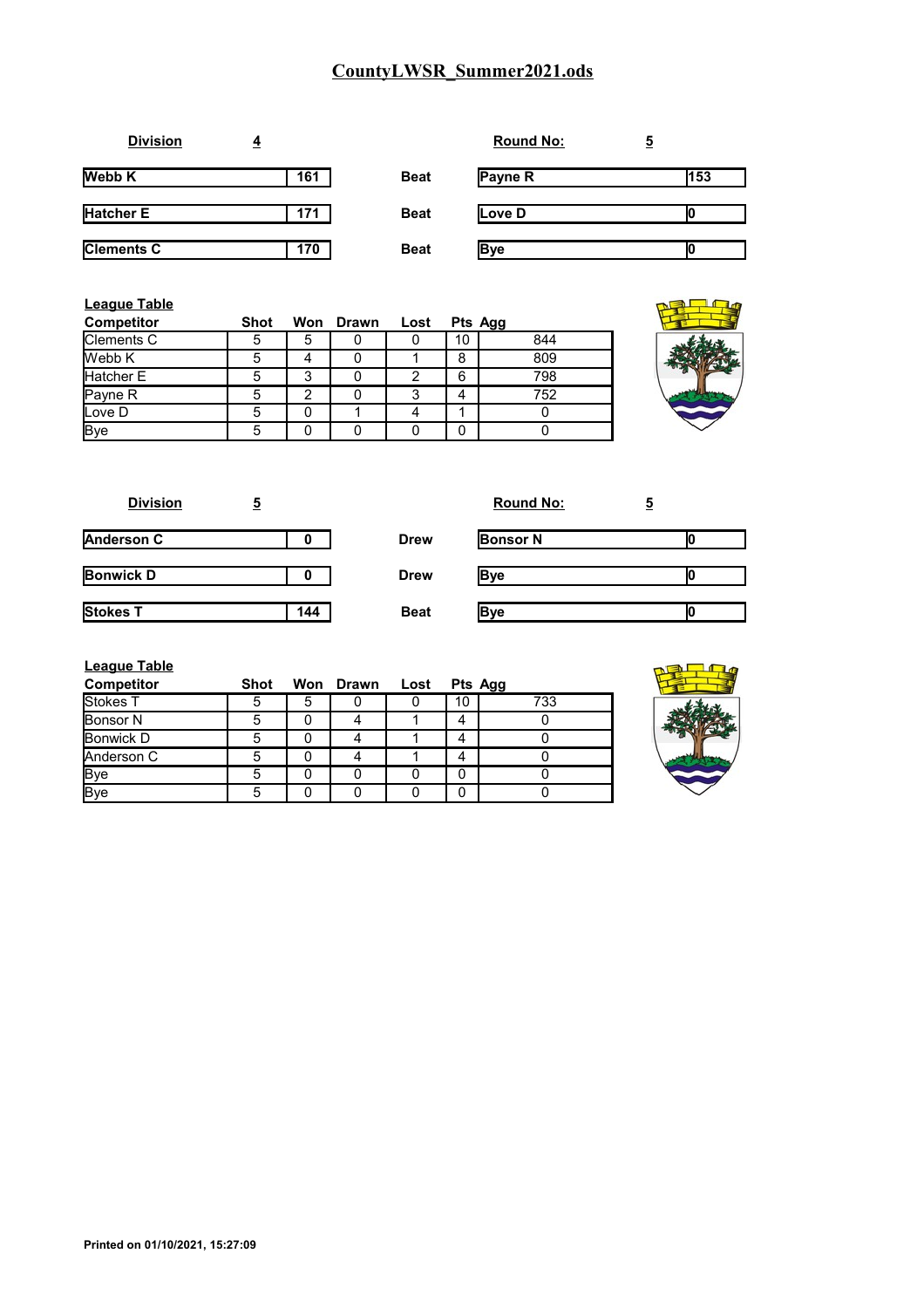| <b>Division</b> |     |             | <b>Round No:</b> | <u>6</u> |
|-----------------|-----|-------------|------------------|----------|
| Johnson D R     | 196 | <b>Beat</b> | <b>Ramsden P</b> | 188      |
| <b>Ekland L</b> | 196 | <b>Beat</b> | <b>Holmes K</b>  | 153      |
| Goulsbra G      | 190 | Lost to     | <b>Stocks D</b>  | 193      |

| League Table<br><b>Competitor</b> | <b>Shot</b> |   | Won Drawn | Lost |    | Pts Agg |  |
|-----------------------------------|-------------|---|-----------|------|----|---------|--|
| Ekland L                          | 6           | 5 |           | 0    | 11 | 1169    |  |
| Uohnson D R                       | 6           | 5 |           |      | 11 | 1168    |  |
| Stocks D                          | 6           |   |           | 2    | 8  | 1151    |  |
| Goulsbra G                        | 6           | 2 |           |      | 4  | 1142    |  |
| Ramsden P                         | 6           |   |           | 5    | ົ  | 1132    |  |
| Holmes K                          | 6           | 0 |           | 6    | 0  | 946     |  |

| <b>Division</b>  |     |             | <b>Round No:</b> | <u>6</u> |
|------------------|-----|-------------|------------------|----------|
| <b>Pratt N</b>   | 179 | Lost to     | <b>Peoples S</b> | 180      |
| <b>Meadows R</b> | 170 | Lost to     | Lasseter         | 176      |
| <b>Knowles P</b> | 176 | <b>Drew</b> | <b>Wilce R</b>   | 176      |

| <b>League Table</b> |      |   |           |      |   |         |
|---------------------|------|---|-----------|------|---|---------|
| <b>Competitor</b>   | Shot |   | Won Drawn | Lost |   | Pts Agg |
| Peoples S           | 6    | 4 |           | 2    | 8 | 1040    |
| Pratt <sub>N</sub>  | 6    | 3 |           |      |   | 1091    |
| Knowles P           | 6    | 2 | 2         | 2    | 6 | 1070    |
| Meadows R           | 6    | 3 |           | 3    | 6 | 1065    |
| Lasseter            | 6    | 3 | 0         | 3    | 6 | 1065    |
| Wilce R             | 6    |   |           |      | 3 | 1049    |



s.

| <b>Division</b> | <u>3</u> |             | <b>Round No:</b> | <u>6</u> |
|-----------------|----------|-------------|------------------|----------|
| Cobb G          | 180      | <b>Beat</b> | Smith D          | 178      |
| <b>Robert D</b> | 176      | <b>Beat</b> | <b>Roberts A</b> | 172      |
| Wilkinson J     | 164      | Lost to     | <b>Wood C</b>    | 173      |

| <b>League Table</b> |      |     |       |      |         |      |
|---------------------|------|-----|-------|------|---------|------|
| <b>Competitor</b>   | Shot | Won | Drawn | Lost | Pts Agg |      |
| Cobb G              | 6    | 6   |       |      | 12      | 1071 |
| Smith D             | 6    |     |       | 2    | 8       | 1070 |
| <b>Robert D</b>     | 6    |     |       | ◠    | 8       | 1057 |
| <b>Wilkinson J</b>  | 6    | າ   |       |      | 4       | 1037 |
| lWood C             | 6    |     |       | 5    | 2       | 1019 |
| <b>Roberts A</b>    | 6    |     |       | 5    | ◠       | 1009 |

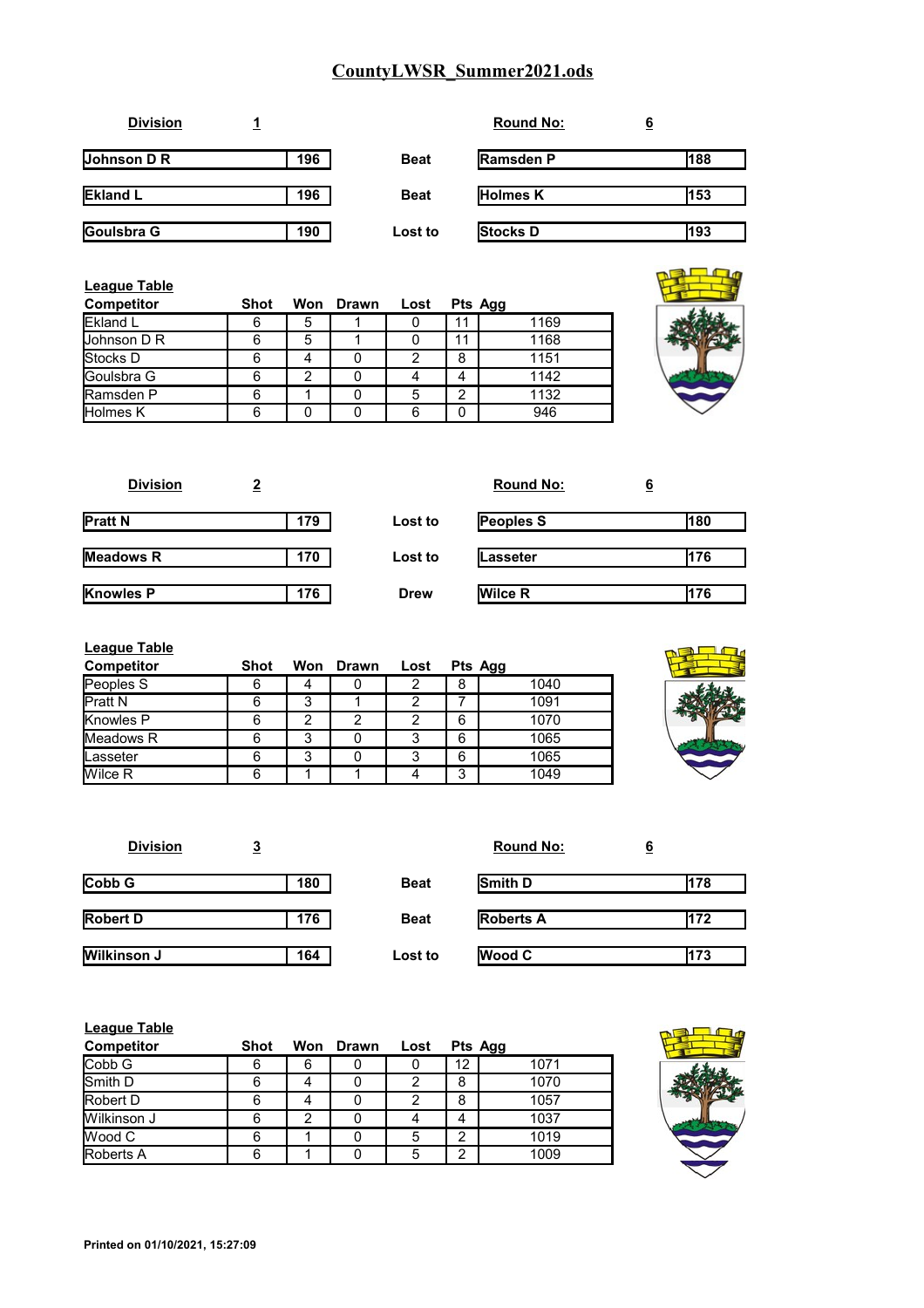| <b>Division</b>  | ₹   |             | <b>Round No:</b>  | <u>6</u> |
|------------------|-----|-------------|-------------------|----------|
| <b>Webb K</b>    | 170 | <b>Beat</b> | Bye               |          |
| Payne R          | 170 | <b>Beat</b> | Love D            |          |
| <b>Hatcher E</b> | 160 | Lost to     | <b>Clements C</b> | 172      |

| League Table<br><b>Competitor</b> | <b>Shot</b> |   | Won Drawn | Lost |    | Pts Agg |
|-----------------------------------|-------------|---|-----------|------|----|---------|
| Clements C                        |             | 6 |           |      | 12 | 1016    |
| Webb K                            |             | 5 |           |      | 10 | 979     |
| Hatcher E                         |             | 3 |           |      | 6  | 958     |
| Payne R                           |             | 3 |           |      | 6  | 922     |
| Love D                            |             |   |           |      |    |         |
| <b>Bye</b>                        |             |   |           |      | 0  |         |

| <b>Division</b>  | 5 |             | <b>Round No:</b> | 6   |
|------------------|---|-------------|------------------|-----|
| Anderson C       | O | <b>Drew</b> | Bye              |     |
| <b>Bonsor N</b>  | 0 | <b>Drew</b> | Bye              |     |
| <b>Bonwick D</b> |   | Lost to     | Stokes T         | 159 |

| <b>League Table</b> |      |   |                |   |    |         |
|---------------------|------|---|----------------|---|----|---------|
| <b>Competitor</b>   | Shot |   | Won Drawn Lost |   |    | Pts Agg |
| Stokes T            | 6    | 6 |                |   | 12 | 892     |
| <b>Bonsor N</b>     | հ    |   | 5              |   | 5  |         |
| Anderson C          | հ    |   | 5              |   | 5  |         |
| Bonwick D           | հ    |   |                | っ |    |         |
| <b>Bye</b>          | 6    |   |                |   | 0  |         |
| <b>Bye</b>          |      |   |                |   |    |         |

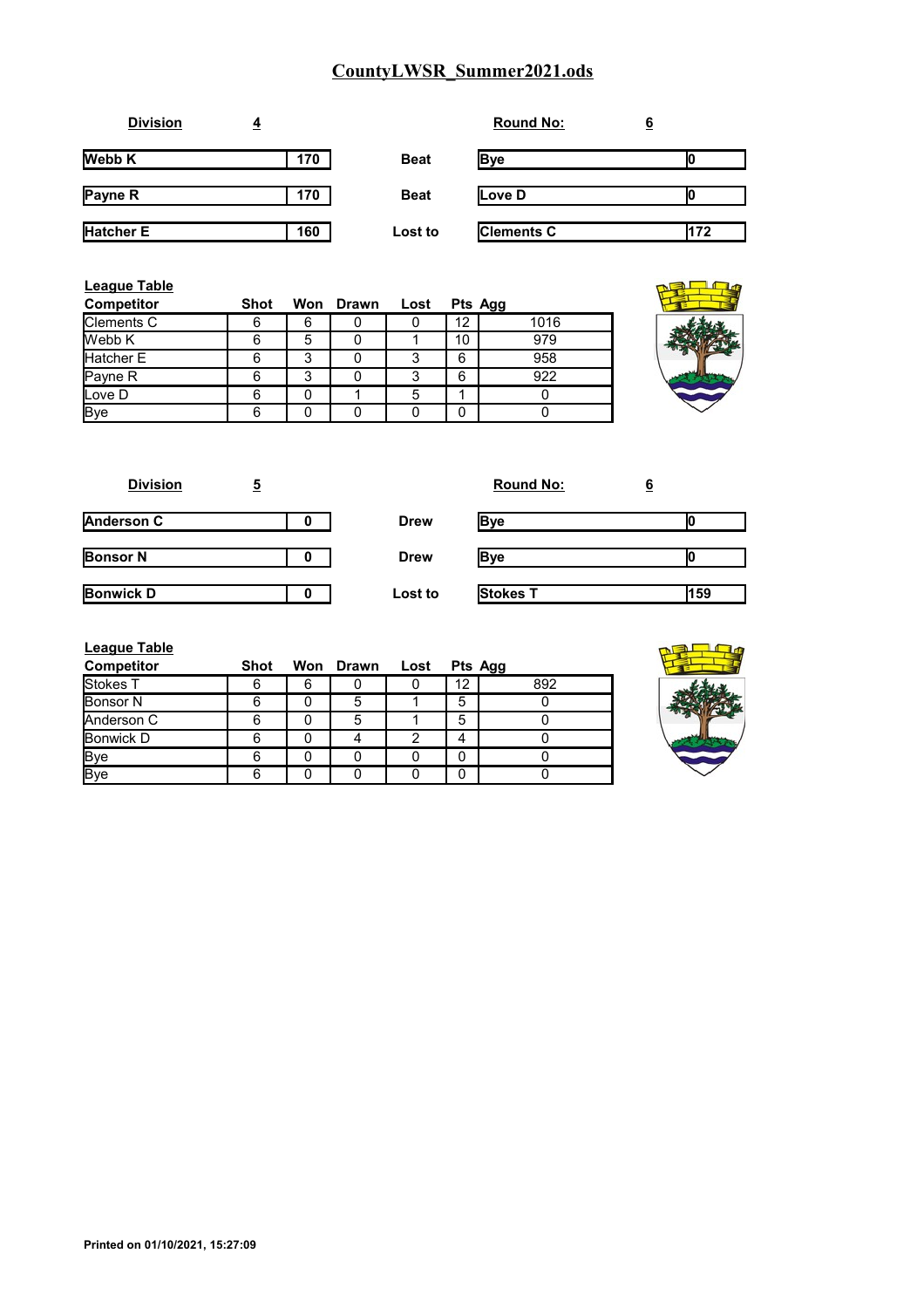| <b>Division</b>    |     |             | <b>Round No:</b> |     |
|--------------------|-----|-------------|------------------|-----|
| <b>Johnson D R</b> | 195 | <b>Beat</b> | <b>Holmes K</b>  | 147 |
| <b>Ekland L</b>    | 193 | Lost to     | <b>Stocks D</b>  | 197 |
| Goulsbra G         | 190 | <b>Beat</b> | <b>Ramsden P</b> | 185 |

| League Table<br><b>Competitor</b> | Shot |   | Won Drawn | Lost | Pts Agg |      |
|-----------------------------------|------|---|-----------|------|---------|------|
| <b>Johnson D R</b>                |      | 6 |           |      | 13      | 1363 |
| <b>IEkland L</b>                  |      | 5 |           |      | 11      | 1362 |
| <b>Stocks D</b>                   |      | 5 |           | າ    | 10      | 1348 |
| <b>IGoulsbra G</b>                |      | 3 |           |      | 6       | 1332 |
| <b>Ramsden P</b>                  |      |   |           |      | 2       | 1317 |
| Holmes K                          |      | O |           |      | 0       | 1093 |

| <b>Division</b>  |     |             | <b>Round No:</b> |     |
|------------------|-----|-------------|------------------|-----|
| <b>Pratt N</b>   | 188 | <b>Beat</b> | Lasseter         | 172 |
| Meadows R        | 188 | <b>Beat</b> | <b>Wilce R</b>   | 172 |
| <b>Knowles P</b> | 177 | <b>Beat</b> | Peoples S        | 176 |

| <b>League Table</b> |      |   |                |   |        |         |  |
|---------------------|------|---|----------------|---|--------|---------|--|
| <b>Competitor</b>   | Shot |   | Won Drawn Lost |   |        | Pts Agg |  |
| <b>Pratt N</b>      |      | 4 |                |   | 9      | 1279    |  |
| Meadows R           |      | 4 |                | 3 | 8      | 1253    |  |
| <b>Knowles P</b>    |      | 3 |                | 2 | 8      | 1247    |  |
| Peoples S           |      | 4 |                | 3 | 8      | 1216    |  |
| Lasseter            |      | 3 |                |   | 6      | 1237    |  |
| <b>Wilce R</b>      |      |   |                | 5 | ર<br>ື | 1221    |  |

| <b>Division</b> | <u>3</u> |             | <b>Round No:</b> |     |
|-----------------|----------|-------------|------------------|-----|
| Cobb G          | 180      | <b>Beat</b> | <b>Roberts A</b> | 160 |
| <b>Robert D</b> | 170      | <b>Beat</b> | <b>Wood C</b>    | 164 |
| Wilkinson J     | 175      | Lost to     | Smith D          | 187 |

| <b>League Table</b> |             |     |       |      |    |         |  |
|---------------------|-------------|-----|-------|------|----|---------|--|
| <b>Competitor</b>   | <b>Shot</b> | Won | Drawn | Lost |    | Pts Agg |  |
| Cobb G              |             |     |       |      | 14 | 1251    |  |
| <b>Smith D</b>      |             | 5   |       | 2    | 10 | 1257    |  |
| <b>Robert D</b>     |             | 5   |       | 2    | 10 | 1227    |  |
| Wilkinson J         |             | 2   |       |      | 4  | 1212    |  |
| <b>IWood C</b>      |             |     |       | 6    | ◠  | 1183    |  |
| <b>Roberts A</b>    |             |     |       | 6    | ◠  | 1169    |  |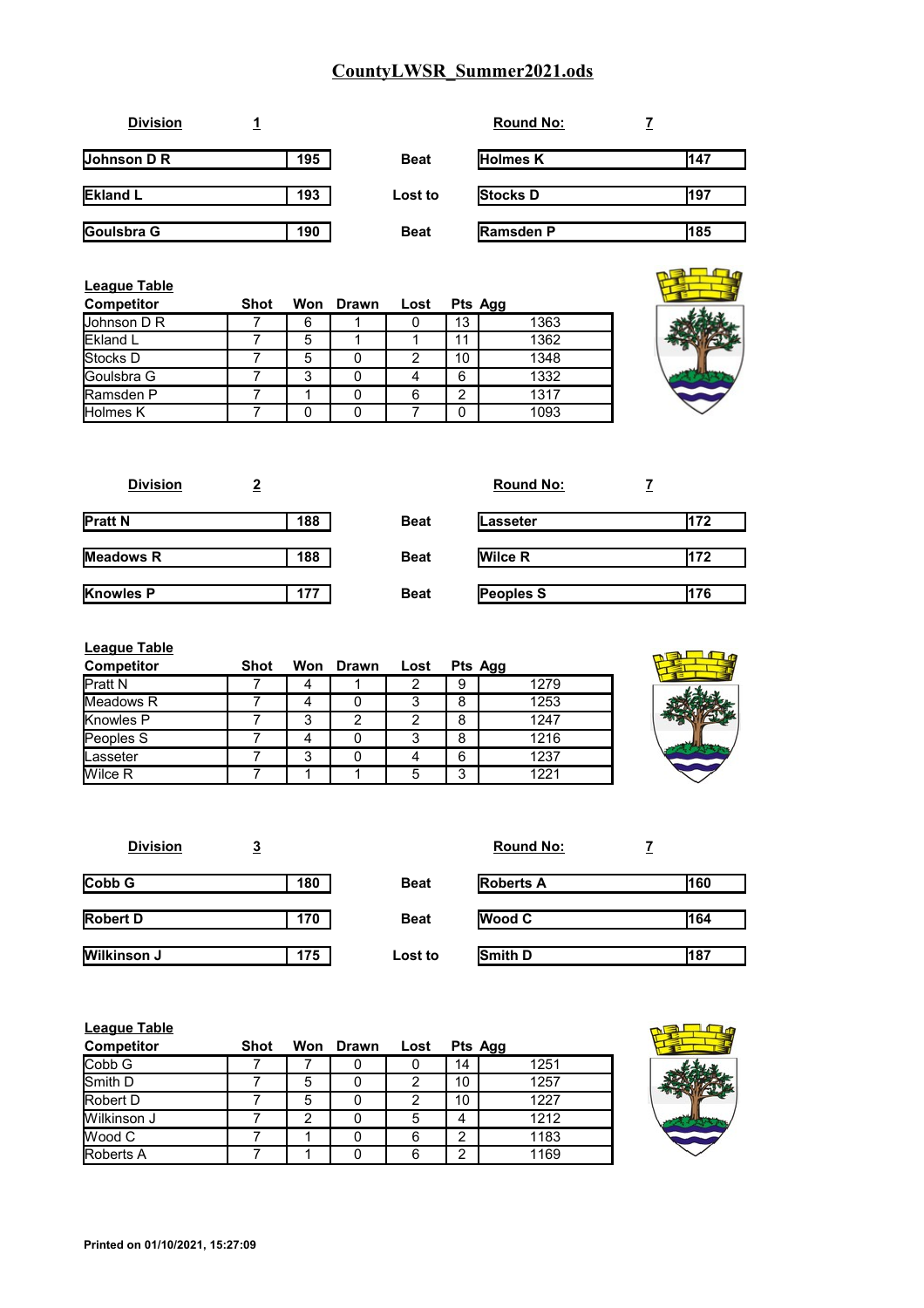| <b>Division</b>  | $\overline{4}$ |             | <b>Round No:</b>  |     |
|------------------|----------------|-------------|-------------------|-----|
| <b>Webb K</b>    | 171            | <b>Beat</b> | Love D            |     |
| <b>Payne R</b>   | 167            | Lost to     | <b>Clements C</b> | 169 |
| <b>Hatcher E</b> | 164            | <b>Beat</b> | <b>Bye</b>        | Ю   |

| League Table<br><b>Competitor</b> | Shot |   | Won Drawn | Lost |    | Pts Agg |  |
|-----------------------------------|------|---|-----------|------|----|---------|--|
| Clements C                        |      |   |           |      | 14 | 1185    |  |
| Webb K                            |      | 6 |           |      | 12 | 1150    |  |
| Hatcher E                         |      |   |           | 3    | 8  | 1122    |  |
| Payne R                           |      | 3 |           |      | 6  | 1089    |  |
| Love D                            |      |   |           | 6    |    |         |  |
| <b>Bye</b>                        |      |   |           |      | 0  |         |  |

| <b>Division</b>   | 5 |             | <b>Round No:</b> |     |
|-------------------|---|-------------|------------------|-----|
| <b>Anderson C</b> |   | <b>Drew</b> | Bye              |     |
| <b>Bonsor N</b>   | o | Lost to     | Stokes T         | 167 |
| <b>Bonwick D</b>  |   | <b>Drew</b> | Bye              |     |

| <b>League Table</b> |      |                |   |    |         |
|---------------------|------|----------------|---|----|---------|
| Competitor          | Shot | Won Drawn Lost |   |    | Pts Agg |
| Stokes T            |      |                |   | 14 | 1059    |
| Anderson C          |      | 6              |   | 6  |         |
| <b>Bonsor N</b>     |      | 5              | 2 | 5  |         |
| <b>Bonwick D</b>    |      | 5              | 2 | 5  |         |
| <b>Bye</b>          |      |                |   |    |         |
| Bye                 |      |                |   |    |         |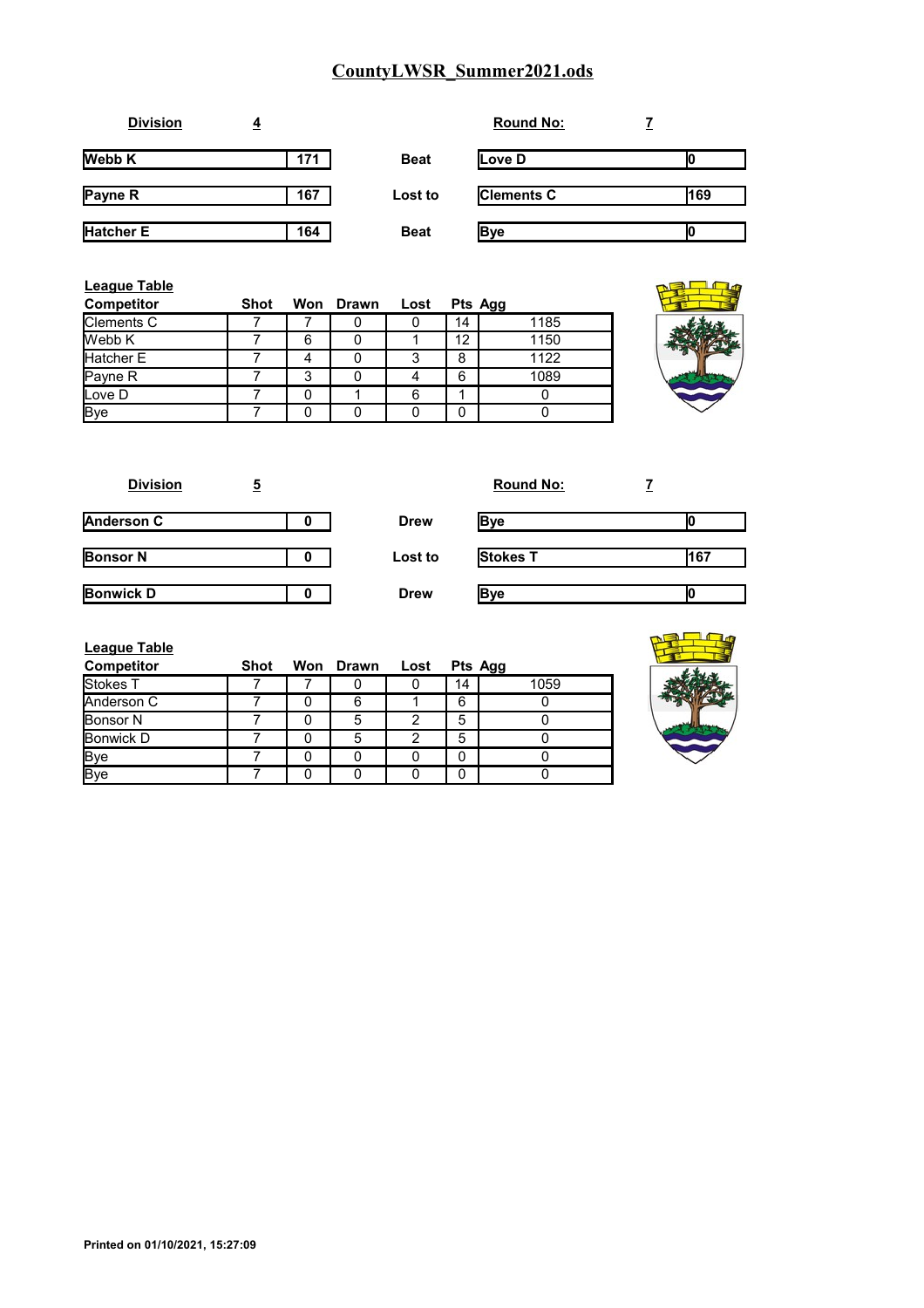| <b>Division</b> |     |             | <b>Round No:</b> | <u>8</u> |
|-----------------|-----|-------------|------------------|----------|
| Johnson $D R$   | 195 | <b>Drew</b> | <b>Stocks D</b>  | 195      |
| <b>Ekland L</b> | 190 | Lost to     | Goulsbra G       | 191      |
| <b>Holmes K</b> | 155 | Lost to     | <b>Ramsden P</b> | 189      |

| <b>League Table</b><br><b>Competitor</b> | Shot |   | Won Drawn | Lost | Pts Agg |      |  |
|------------------------------------------|------|---|-----------|------|---------|------|--|
| Johnson D R                              | 8    | 6 | 2         |      | 14      | 1558 |  |
| Ekland L                                 |      | 5 |           | 2    | 11      | 1552 |  |
| <b>Stocks D</b>                          |      | 5 |           | ≘    | 11      | 1543 |  |
| Goulsbra G                               | 8    |   |           |      | 8       | 1523 |  |
| Ramsden P                                |      | っ |           | 6    | 4       | 1506 |  |
| <b>Holmes K</b>                          |      |   |           |      | n       | 1248 |  |

| <b>Division</b> |     |             | <b>Round No:</b> | <u>8</u> |
|-----------------|-----|-------------|------------------|----------|
| <b>Pratt N</b>  | 183 | <b>Beat</b> | <b>Wilce R</b>   | 177      |
| Meadows R       | 184 | <b>Beat</b> | <b>Knowles P</b> | 178      |
| Lasseter        | 179 | <b>Beat</b> | Peoples S        | 172      |

| <b>League Table</b> |      |   |           |      |         |      |
|---------------------|------|---|-----------|------|---------|------|
| <b>Competitor</b>   | Shot |   | Won Drawn | Lost | Pts Agg |      |
| <b>Pratt N</b>      | ŏ    | 5 |           |      |         | 1462 |
| Meadows R           | 8    | 5 |           |      | 10      | 1437 |
| Knowles P           |      | 3 |           |      | 8       | 1425 |
| Lasseter            | 8    |   |           |      | 8       | 1416 |
| Peoples S           | 8    |   |           |      | 8       | 1388 |
| Wilce R             | 8    |   |           | 6    | 3       | 1398 |



| <b>Division</b>  | <u>3</u> |             | <b>Round No:</b>   | <u>8</u> |
|------------------|----------|-------------|--------------------|----------|
| Cobb G           | 176      | <b>Beat</b> | <b>Wood C</b>      | 175      |
| <b>Robert D</b>  | 182      | <b>Beat</b> | <b>Wilkinson J</b> | 177      |
| <b>Roberts A</b> | 170      | Lost to     | Smith D            | 180      |

| <b>League Table</b> |      |   |           |      |    |         |   |
|---------------------|------|---|-----------|------|----|---------|---|
| <b>Competitor</b>   | Shot |   | Won Drawn | Lost |    | Pts Agg |   |
| Cobb G              |      | 8 |           |      | 16 | 1427    |   |
| <b>Smith D</b>      |      | 6 |           |      | 12 | 1437    | Ą |
| Robert D            |      | 6 |           |      | 12 | 1409    |   |
| Wilkinson J         |      | 2 |           | 6    | 4  | 1389    |   |
| <b>I</b> Wood C     |      |   |           |      | っ  | 1358    |   |
| <b>Roberts A</b>    |      |   |           |      | 2  | 1339    |   |

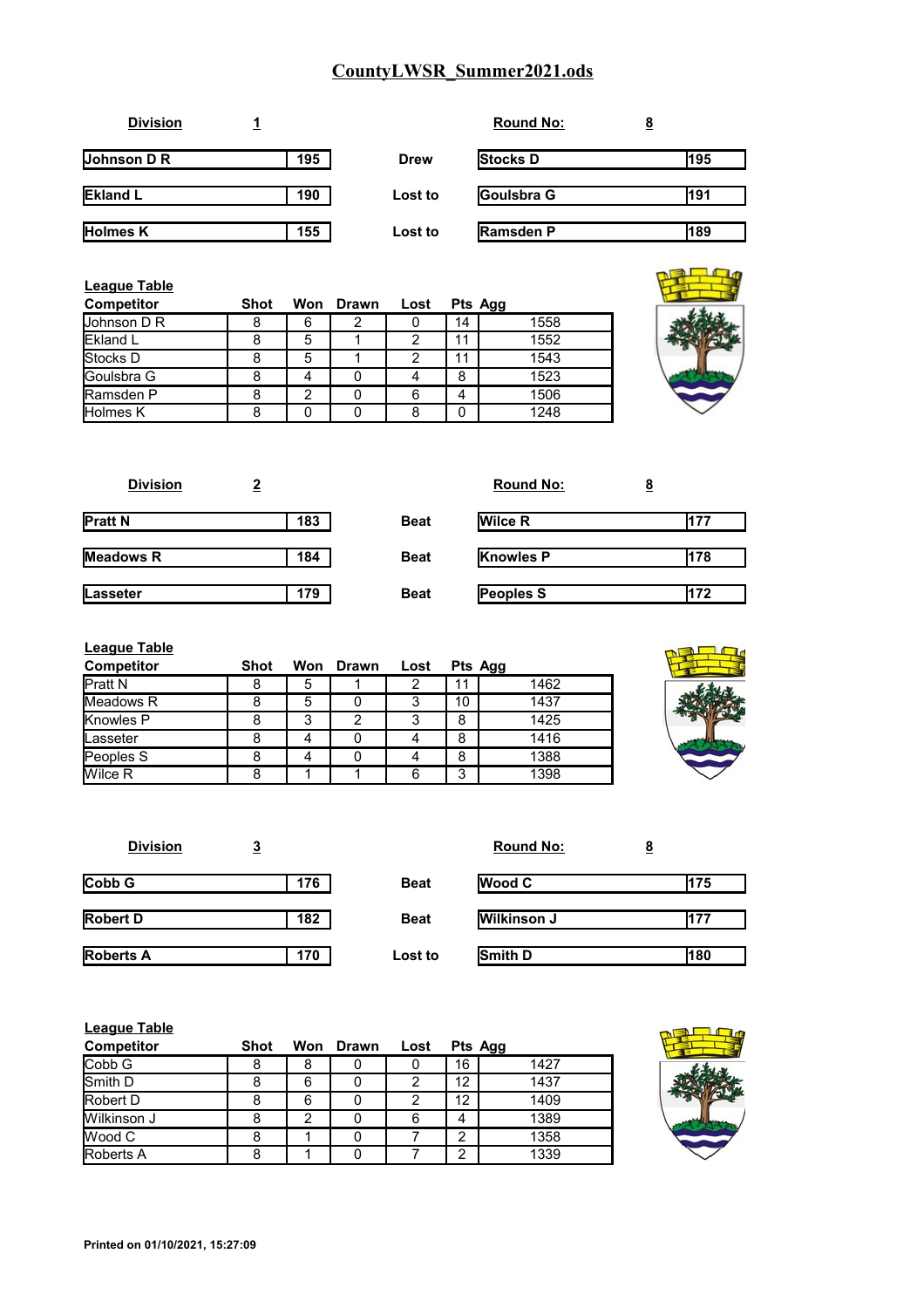| <b>Division</b> | 4   |             | <b>Round No:</b>  | <u>8</u> |
|-----------------|-----|-------------|-------------------|----------|
| <b>Webb K</b>   | 166 | Lost to     | <b>Clements C</b> | 177      |
| Payne R         | 162 | <b>Beat</b> | <b>Hatcher E</b>  | 143      |
| Love D          | 0   | <b>Drew</b> | <b>Bye</b>        | Ю        |

| League Table<br><b>Competitor</b> | <b>Shot</b> |   | Won Drawn | Lost |    | Pts Agg |  |
|-----------------------------------|-------------|---|-----------|------|----|---------|--|
| Clements C                        | 8           | 8 |           |      | 16 | 1362    |  |
| Webb K                            |             | 6 |           |      | 12 | 1316    |  |
| Hatcher E                         |             |   |           |      | 8  | 1265    |  |
| Payne R                           |             |   |           |      | 8  | 1251    |  |
| Love D                            |             |   | 2         |      | ◠  |         |  |
| <b>Bye</b>                        |             |   |           |      | 0  |         |  |

| <b>Division</b>   | 5 |             | <b>Round No:</b> | <u>8</u> |
|-------------------|---|-------------|------------------|----------|
| <b>Anderson C</b> | o | Lost to     | <b>Stokes T</b>  | 143      |
| <b>Bonsor N</b>   | o | <b>Drew</b> | <b>Bonwick D</b> |          |
| <b>Bye</b>        |   | <b>Drew</b> | <b>Bye</b>       |          |

| <b>League Table</b> |      |           |      |    |         |
|---------------------|------|-----------|------|----|---------|
| <b>Competitor</b>   | Shot | Won Drawn | Lost |    | Pts Agg |
| Stokes T            |      |           |      | 16 | 1202    |
| Bonsor <sub>N</sub> |      | 6         | ◠    | 6  |         |
| Anderson C          |      | 6         |      | 6  |         |
| Bonwick D           |      | 6         | ົ    | 6  |         |
| <b>Bye</b>          |      |           |      | 0  |         |
| <b>Bye</b>          |      |           |      | 0  |         |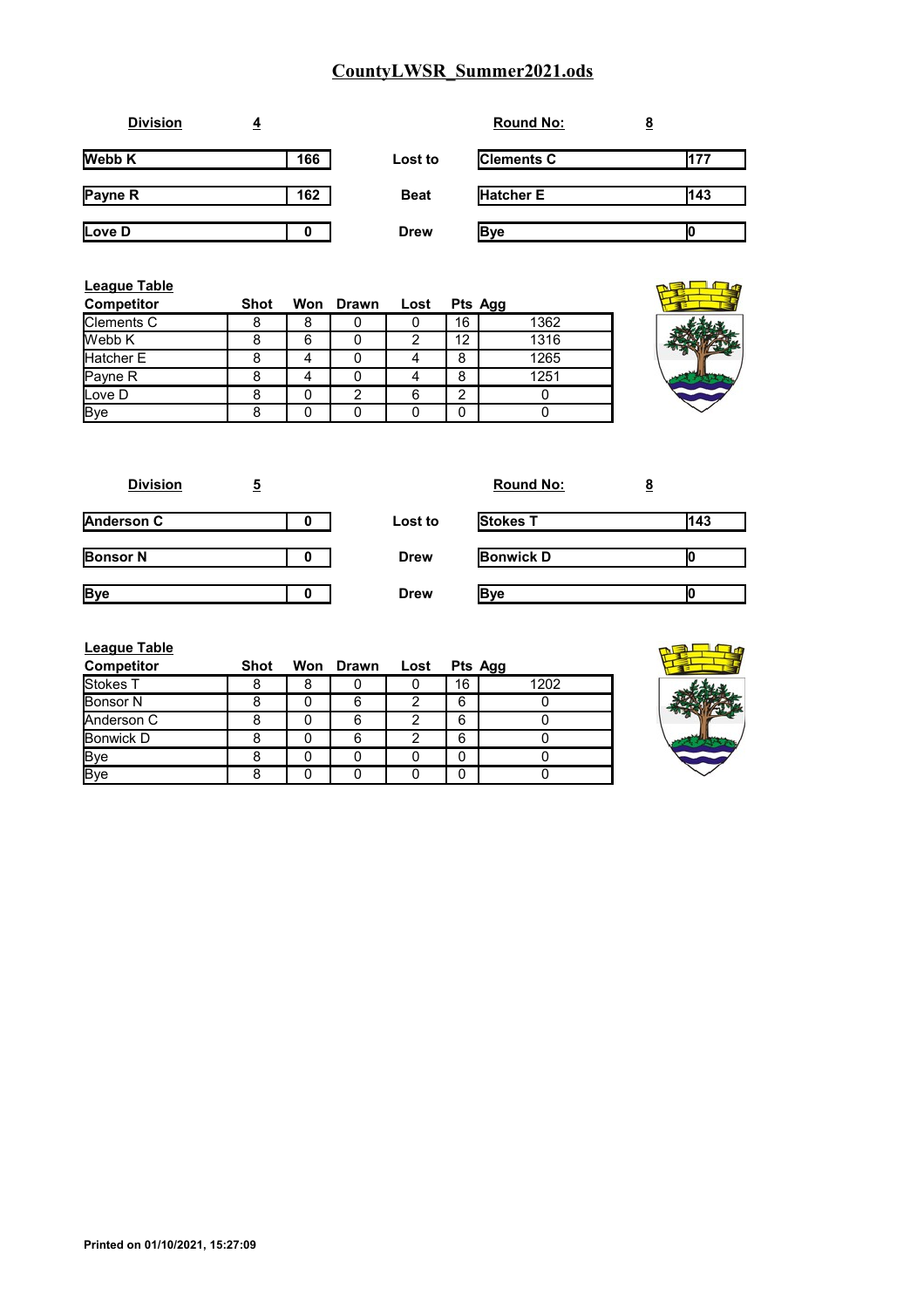| <b>Division</b> |     |             | <b>Round No:</b> | <u>9</u> |
|-----------------|-----|-------------|------------------|----------|
| Johnson D R     | 194 | <b>Beat</b> | Goulsbra G       | 190      |
| <b>Ekland L</b> | 197 | <b>Beat</b> | <b>Ramsden P</b> | 191      |
| Stocks D        | 192 | <b>Beat</b> | <b>Holmes K</b>  | 157      |

| <b>League Table</b><br><b>Competitor</b> | Shot |                | Won Drawn | Lost |    | Pts Agg |
|------------------------------------------|------|----------------|-----------|------|----|---------|
| <b>Johnson D R</b>                       |      |                | 2         | 0    | 16 | 1752    |
| <b>IEkland L</b>                         |      | 6              |           | 2    | 13 | 1749    |
| <b>Stocks</b> D                          |      | 6              |           | 2    | 13 | 1735    |
| <b>IGoulsbra G</b>                       |      | 4              |           | 5    | 8  | 1713    |
| <b>Ramsden P</b>                         |      | $\mathfrak{p}$ |           |      | 4  | 1697    |
| <b>Holmes K</b>                          |      |                |           | 9    | 0  | 1405    |

| <b>Division</b>  |     |             | <b>Round No:</b> | <u>9</u> |
|------------------|-----|-------------|------------------|----------|
| <b>Pratt N</b>   | 183 | <b>Beat</b> | <b>Knowles P</b> | 182      |
| <b>Meadows R</b> | 176 | Lost to     | <b>Peoples S</b> | 181      |
| <b>Wilce R</b>   | 181 | <b>Beat</b> | Lasseter         | 175      |

| League Table<br><b>Competitor</b> | Shot | Won | Drawn | Lost |    | Pts Agg |  |
|-----------------------------------|------|-----|-------|------|----|---------|--|
| <b>Pratt N</b>                    |      | 6   |       | 2    | 13 | 1645    |  |
| Meadows R                         |      | 5   |       | 4    | 10 | 1613    |  |
| Peoples S                         |      | 5   |       | 4    | 10 | 1569    |  |
| Knowles P                         | 9    | 3   | 2     |      | 8  | 1607    |  |
| <b>Lasseter</b>                   | 9    |     |       | 5    | 8  | 1591    |  |
| Wilce R                           |      | ົ   |       | 6    | 5  | 1579    |  |

| <b>Division</b> | <u>3</u> |             | <b>Round No:</b> | <u>9</u> |
|-----------------|----------|-------------|------------------|----------|
| Cobb G          | 176      | <b>Drew</b> | Wilkinson J      | 176      |
| <b>Robert D</b> | 180      | Lost to     | Smith D          | 181      |
| <b>Wood C</b>   | 170      | <b>Beat</b> | <b>Roberts A</b> | 154      |

| <b>League Table</b> |             |   |           |      |         |      |  |
|---------------------|-------------|---|-----------|------|---------|------|--|
| <b>Competitor</b>   | <b>Shot</b> |   | Won Drawn | Lost | Pts Agg |      |  |
| Cobb G              | 9           | 8 |           |      | 17      | 1603 |  |
| <b>Smith D</b>      | 9           |   |           |      | 14      | 1618 |  |
| <b>Robert D</b>     | 9           | 6 |           |      | 12      | 1589 |  |
| Wilkinson J         | 9           | 2 |           | 6    | 5       | 1565 |  |
| <b>I</b> Wood C     | 9           | າ |           |      | 4       | 1528 |  |
| <b>Roberts A</b>    | 9           |   |           |      | າ       | 1493 |  |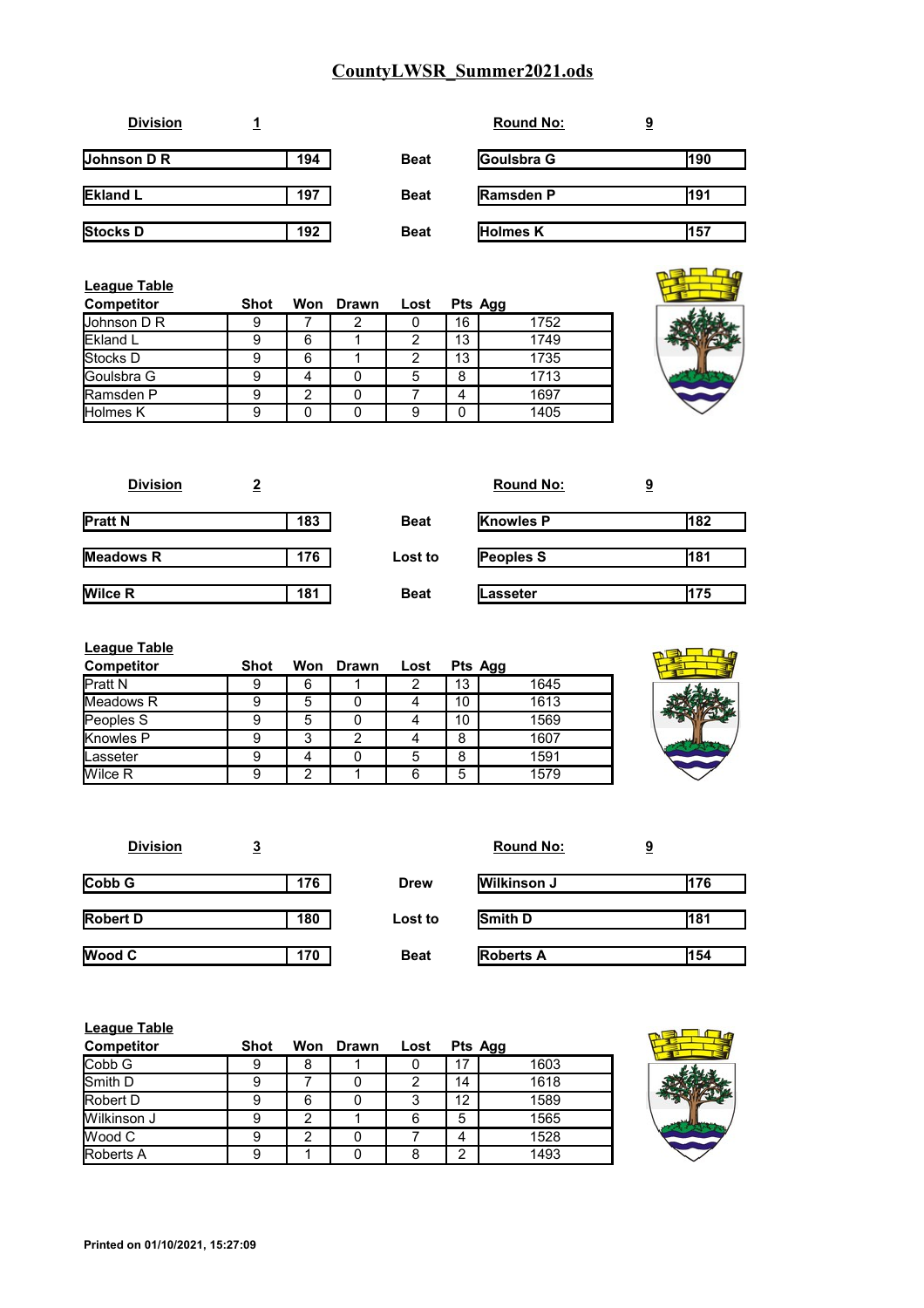| <b>Division</b>   | $\overline{4}$ |             | <b>Round No:</b> | <u>9</u> |
|-------------------|----------------|-------------|------------------|----------|
| <b>Webb K</b>     | 175            | <b>Beat</b> | <b>Hatcher E</b> | 161      |
| Payne R           | 158            | <b>Beat</b> | <b>Bye</b>       |          |
| <b>Clements C</b> | 171            | <b>Beat</b> | Love D           |          |

| <b>League Table</b><br><b>Competitor</b> | <b>Shot</b> |   | Won Drawn | Lost |    | Pts Agg |  |
|------------------------------------------|-------------|---|-----------|------|----|---------|--|
| Clements C                               | 9           | 9 |           |      | 18 | 1533    |  |
| Webb K                                   | 9           |   |           |      | 14 | 1491    |  |
| Payne R                                  | 9           | 5 |           |      | 10 | 1409    |  |
| Hatcher E                                | 9           | 4 |           |      | 8  | 1426    |  |
| Love D                                   | 9           | 0 | 2         |      | C  |         |  |
| <b>Bye</b>                               | 9           | 0 |           |      | 0  |         |  |

| <b>Division</b>   | 5   |             | <b>Round No:</b> | 9 |
|-------------------|-----|-------------|------------------|---|
| <b>Anderson C</b> |     | <b>Drew</b> | <b>Bonwick D</b> |   |
| <b>Bonsor N</b>   |     | <b>Drew</b> | Bve              |   |
| <b>Stokes T</b>   | 152 | <b>Beat</b> | lBve             |   |

| League Table      |      |   |                |    |         |
|-------------------|------|---|----------------|----|---------|
| <b>Competitor</b> | Shot |   | Won Drawn Lost |    | Pts Agg |
| Stokes T          |      | 9 |                | 18 | 1354    |
| <b>Bonsor N</b>   |      |   |                |    |         |
| Anderson C        |      |   |                |    |         |
| Bonwick D         |      |   |                |    |         |
| <b>Bye</b>        |      |   |                | 0  |         |
| Bye               |      |   |                |    |         |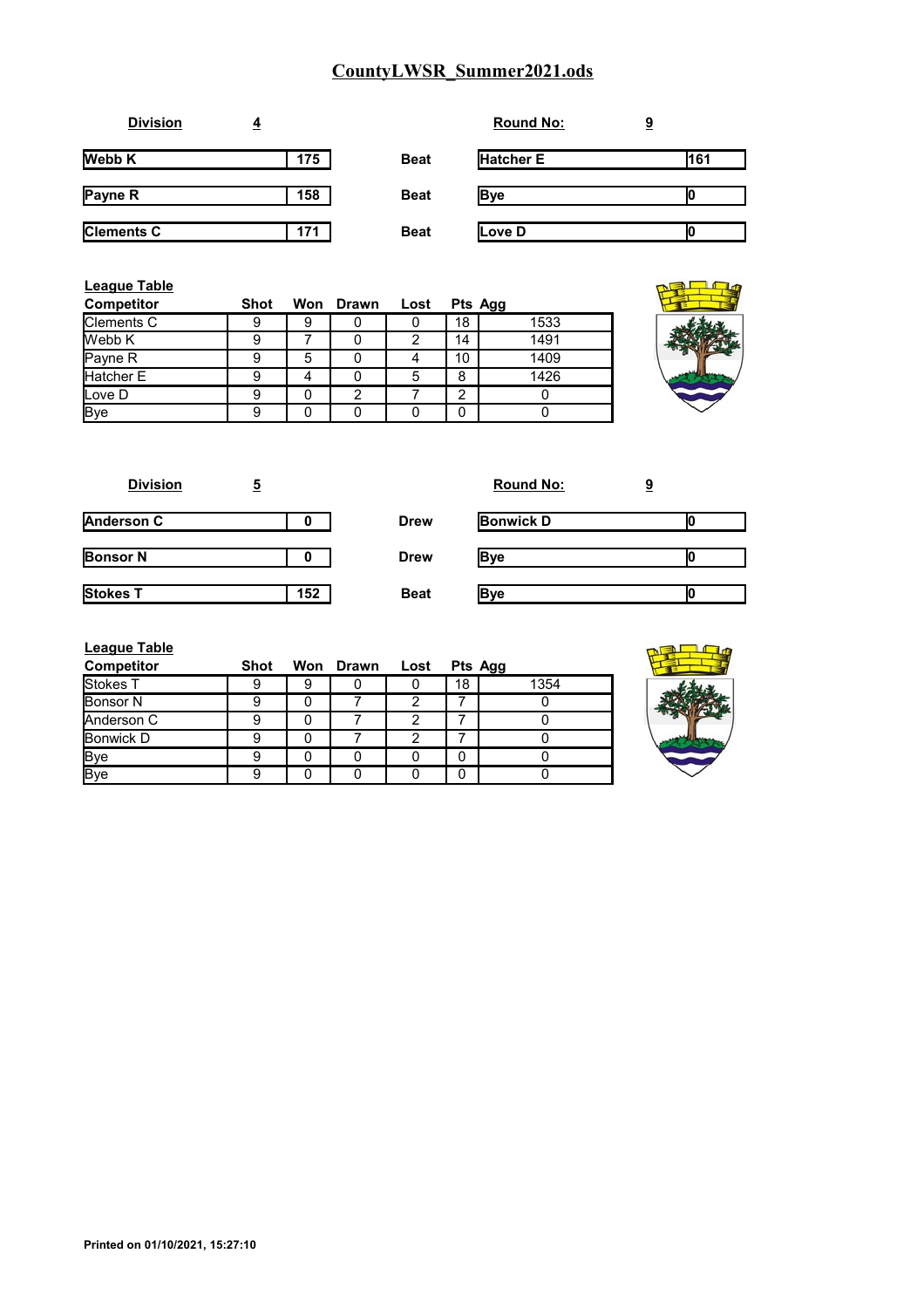| <b>Division</b>    |     |             | <b>Round No:</b> | <u>10</u> |
|--------------------|-----|-------------|------------------|-----------|
| <b>Johnson D R</b> | 195 | <b>Beat</b> | <b>Ekland L</b>  | 187       |
| Goulsbra G         | 190 | <b>Beat</b> | <b>Holmes K</b>  | 162       |
| <b>Stocks D</b>    | 195 | <b>Beat</b> | <b>Ramsden P</b> | 187       |

| League Table<br><b>Competitor</b> | Shot |   | Won Drawn | Lost |    | Pts Agg |
|-----------------------------------|------|---|-----------|------|----|---------|
| <b>Johnson D R</b>                | 10   | 8 | 2         | υ    | 18 | 1947    |
| <b>Stocks</b> D                   | 10   |   |           | 2    | 15 | 1930    |
| <b>IEkland L</b>                  | 10   | 6 |           | 3    | 13 | 1936    |
| <b>IGoulsbra G</b>                | 10   | 5 |           | 5    | 10 | 1903    |
| Ramsden P                         | 10   | າ |           |      | 4  | 1884    |
| <b>Holmes K</b>                   | 10   | 0 |           | 10   | 0  | 1567    |

| <b>Division</b>  | 2   |         | <b>Round No:</b> | <u> 10</u> |
|------------------|-----|---------|------------------|------------|
| <b>Pratt N</b>   | 176 | Lost to | <b>Meadows R</b> | 179        |
| <b>Knowles P</b> | 163 | Lost to | Lasseter         | l170       |
| <b>Wilce R</b>   | 166 | Lost to | Peoples S        | 177        |

| <b>League Table</b> |      |     |       |      |         |      |
|---------------------|------|-----|-------|------|---------|------|
| Competitor          | Shot | Won | Drawn | Lost | Pts Agg |      |
| <b>Pratt N</b>      | 10   | 6   |       | 3    | 13      | 1821 |
| <b>Meadows R</b>    | 10   | 6   |       |      | 12      | 1792 |
| Peoples S           | 10   | 6   |       |      | 12      | 1746 |
| Lasseter            | 10   | 5   |       | 5    | 10      | 1761 |
| <b>Knowles P</b>    | 10   | 3   | 2     | 5    | 8       | 1770 |
| <b>Wilce R</b>      | 10   | 2   |       |      | 5       | 1745 |

| <b>Division</b>    | <u>3</u> |             | <b>Round No:</b> | <u>10</u> |
|--------------------|----------|-------------|------------------|-----------|
| Cobb G             | 186      | <b>Beat</b> | <b>Robert D</b>  | 176       |
| <b>Wilkinson J</b> | 173      | <b>Beat</b> | <b>Roberts A</b> | 171       |
| Wood C             | 165      | Lost to     | Smith D          | 180       |

| <b>League Table</b> |             |   |           |      |         |      |  |
|---------------------|-------------|---|-----------|------|---------|------|--|
| <b>Competitor</b>   | <b>Shot</b> |   | Won Drawn | Lost | Pts Agg |      |  |
| Cobb G              | 10          | 9 |           |      | 19      | 1789 |  |
| <b>Smith D</b>      | 10          | 8 |           |      | 16      | 1798 |  |
| <b>Robert D</b>     | 10          | 6 |           | 4    | 12      | 1765 |  |
| Wilkinson J         | 10          | 3 |           | 6    |         | 1738 |  |
| <b>IWood C</b>      | 10          | 2 |           | 8    | 4       | 1693 |  |
| Roberts A           | 10          |   |           | 9    | ◠       | 1664 |  |